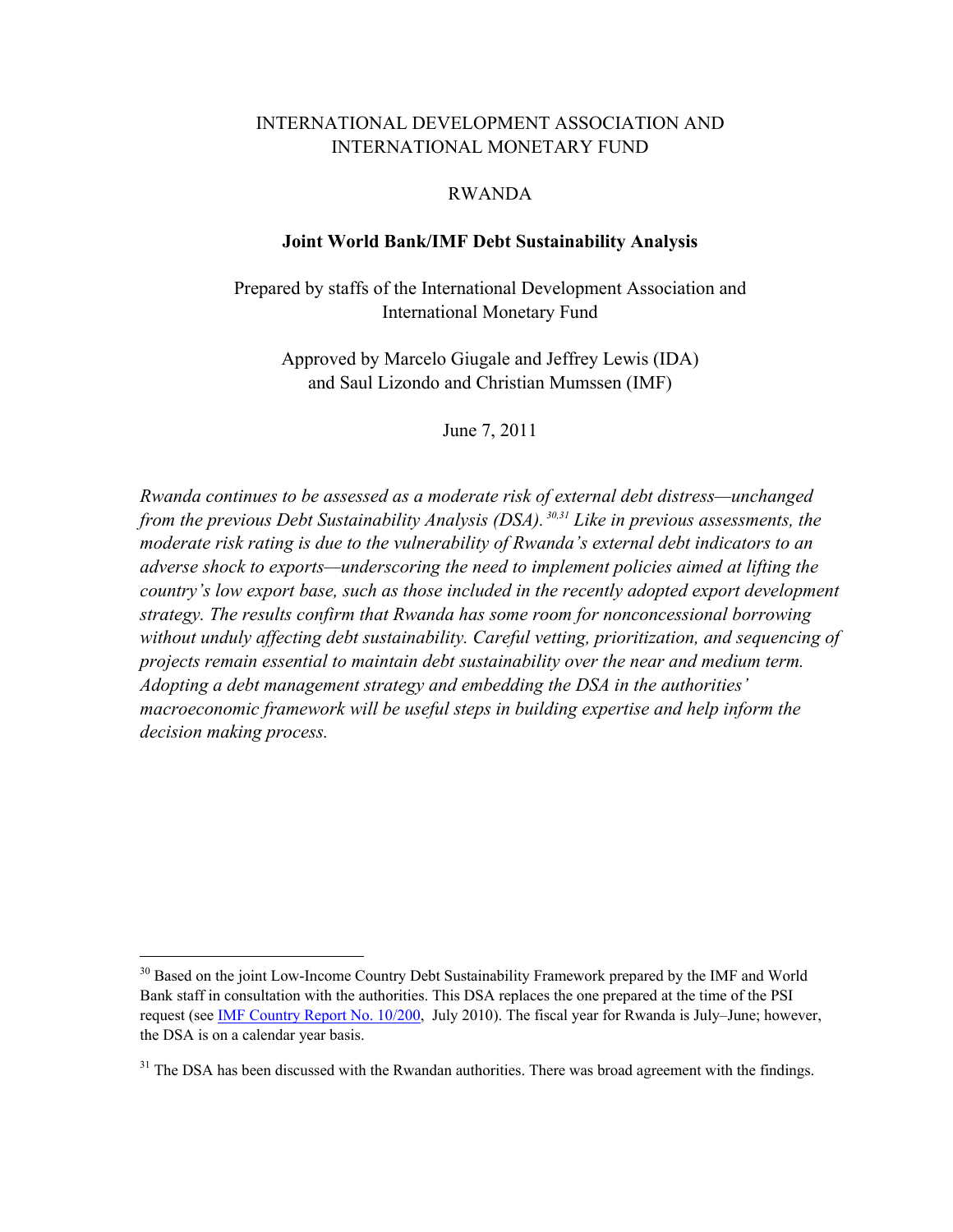37. Rwanda's external debt of the central government at the end of 2010 was US\$799 million (14.6 percent of GDP), including a small fraction which is guaranteed by the central government (0.4 percent of GDP).<sup>32</sup> Multilateral creditors hold more than 80 percent of all central government external debt, with the lion's share held by IDA and AfDB for a combined 55 percent (Figure 1). Domestic public debt (including the central government and the central bank) was RWf 288 billion (8.9 percent of GDP) at the end of 2010, of which nearly half (4.3 percent of GDP) were short-term maturities.

|                                                  |       | Millions Percent Percent<br>of US\$ of Total of GDP |      |
|--------------------------------------------------|-------|-----------------------------------------------------|------|
| <b>Total (External + Domestic)</b>               | 1,284 | 100                                                 | 23.4 |
| <b>External Debt</b>                             | 799   | 62                                                  | 14.6 |
| <b>Central Government</b>                        | 776   | 60                                                  | 14.2 |
| Multilateral                                     | 633   | 49                                                  | 11.5 |
| IMF                                              | 15    | 1                                                   | 0.3  |
| <b>IDA</b>                                       | 259   | 20                                                  | 4.7  |
| African Development Bank Group                   | 170   | 13                                                  | 3.1  |
| <b>Other Multilateral</b>                        | 189   | 15                                                  | 3.5  |
| Official Bilateral                               | 143   | 11                                                  | 2.6  |
| Paris Club                                       | 20    | 2                                                   | 0.4  |
| Non-Paris Club                                   | 123   | 10                                                  | 2.2  |
| Guaranteed by the Central Government             | 23    | 2                                                   | 0.4  |
| <b>Domestic Debt</b>                             | 486   | 38                                                  | 8.9  |
| In RWf billions                                  | 288   | 38                                                  | 8.9  |
| Of which: Short-term government and central bank | 139   | 18                                                  | 4.3  |

| Table 1. Rwanda: Composition of Public Debt, end 2010 |  |  |
|-------------------------------------------------------|--|--|
|                                                       |  |  |

Source: Rwandan authorities, IMF and World Bank staff calculations.



# **Figure 1. Rwanda: Composition of External Debt**

Sources: Rwandan authorities, IMF and World Bank staff calculations.

1

 $32$  Before Rwanda reached the HIPC Completion Point in April 2005 and received further relief through the Multilateral Debt Relief Initiative in early 2006, debt ratios had been around 85 percent of GDP.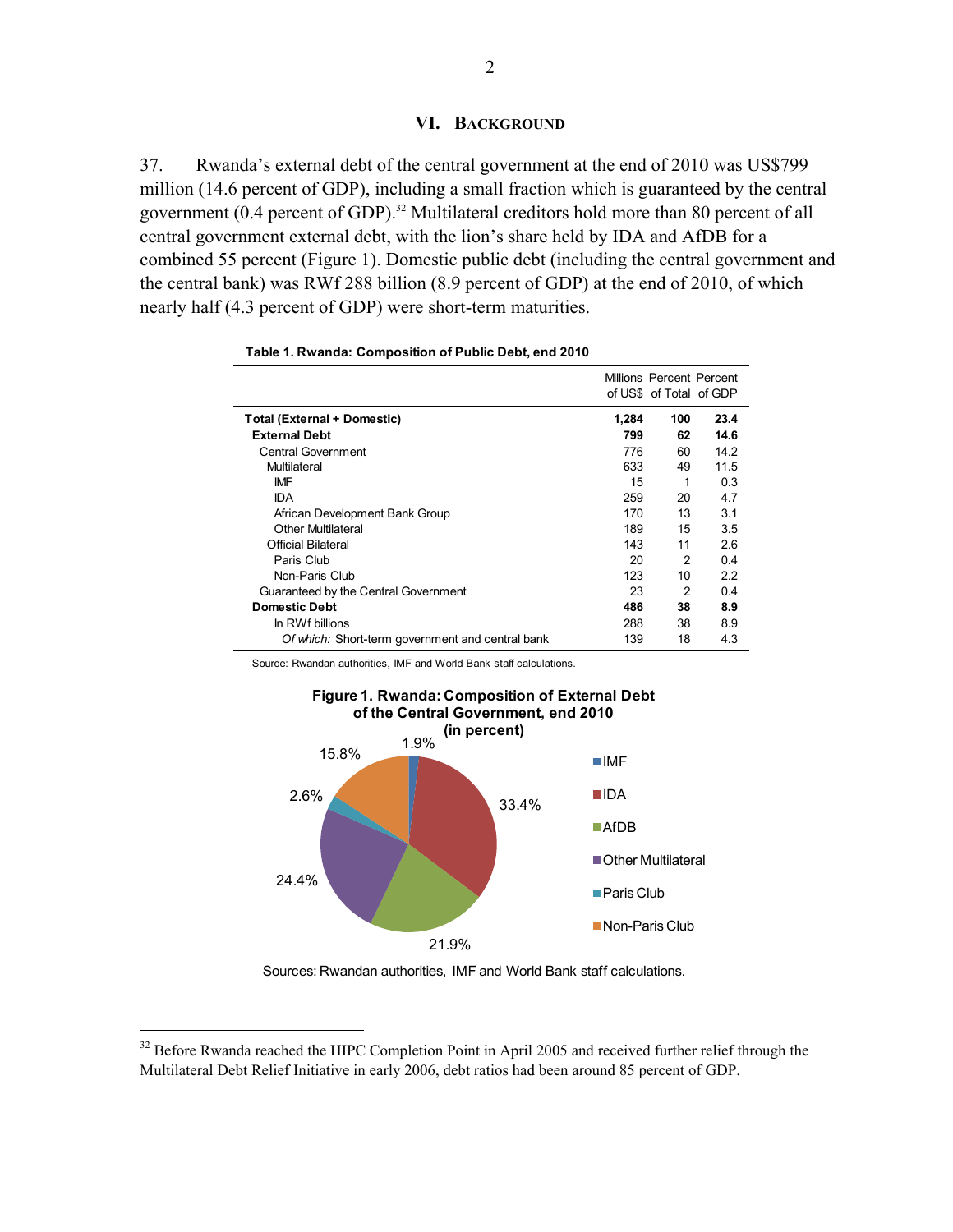#### **VII. UNDERLYING DSA ASSUMPTIONS**

38. **Real GDP** growth is projected to be 7 percent in 2011—slowing from the rebound of 7.5 percent in 2010 as Rwanda came out of the 2008–09 global crises—and gradually settle at 6.5 percent over the long term (Table 2). Over the medium-term, growth is supported by infrastructure investments, the improving business environment, and a positive stimulus from regional integration. Projected growth is somewhat slower than Rwanda's observed growth rates over the past decade (though above the average for Sub-Saharan Africa), as the post-conflict growth acceleration tapers out.<sup>33</sup> Growth in the GDP deflator would gradually approach 5 percent over the long term, in line with inflation.

39. The **primary fiscal balance (excluding grants)** is projected to steadily improve partly on account of stronger revenue collection, capturing gains from the broadening tax base and increasing efficiency of tax administration. **Revenue** would increase by over 2 percentage points of GDP over 2010–16, to 15.4 percent of GDP, and continue to improve modestly thereafter. The improvements in revenue mobilization over the medium term are premised primarily on higher collection of income and VAT taxes, backed up by continued improvement in tax administration, reduction in the size of the informal sector and modest tax reforms aimed at simplifying the burden of taxation and broadening the tax base. **Primary expenditure** would gradually be reduced over the long term mainly because of the unwinding over the medium term of scaled-up spending on large infrastructure projects. **External grants** are projected to gradually decline to normalcy in the medium term and would continue to fall over the longer term as Rwanda reduces its aid dependency. External grants have been scaled up in the past few years to help Rwanda cope with the effects of adverse external shocks (such as the food and fuel crises). They peaked in 2010 at 13.6 percent of GDP.

40. Turning to the financing side of the fiscal sector, the baseline assumes the government's policy of no new **net domestic financing** in the medium term, except in 2012 to cover a shortfall in external financing. Over the longer term, modest domestic financing is included in the baseline, reflecting progress with developing and deepening of local and regional financial markets. Maturing domestic debt is projected to be rolled over at an interest rate of 8 percent. Baseline new **external borrowing** during 2011–13 takes into account the expected disbursement profile of loans that have already been signed, as well as new nonconcessional guarantees to finance large investment projects.<sup>34</sup> The relatively low

<sup>33</sup> Average annual real GDP growth was 8.3 percent in 2000–08.

<sup>&</sup>lt;sup>34</sup> Projected nonconcessional external borrowing from the Bank of Kigali (BK) is included in the external DSA. Consistent with the authorities' program supported by the PSI, (nonconcessional) external borrowing from the Bank of Kigali is excluded from *public and publicly guaranteed* external debt on the grounds that such debt does not carry a government guarantee and the institution's operations pose a limited fiscal risk to the government.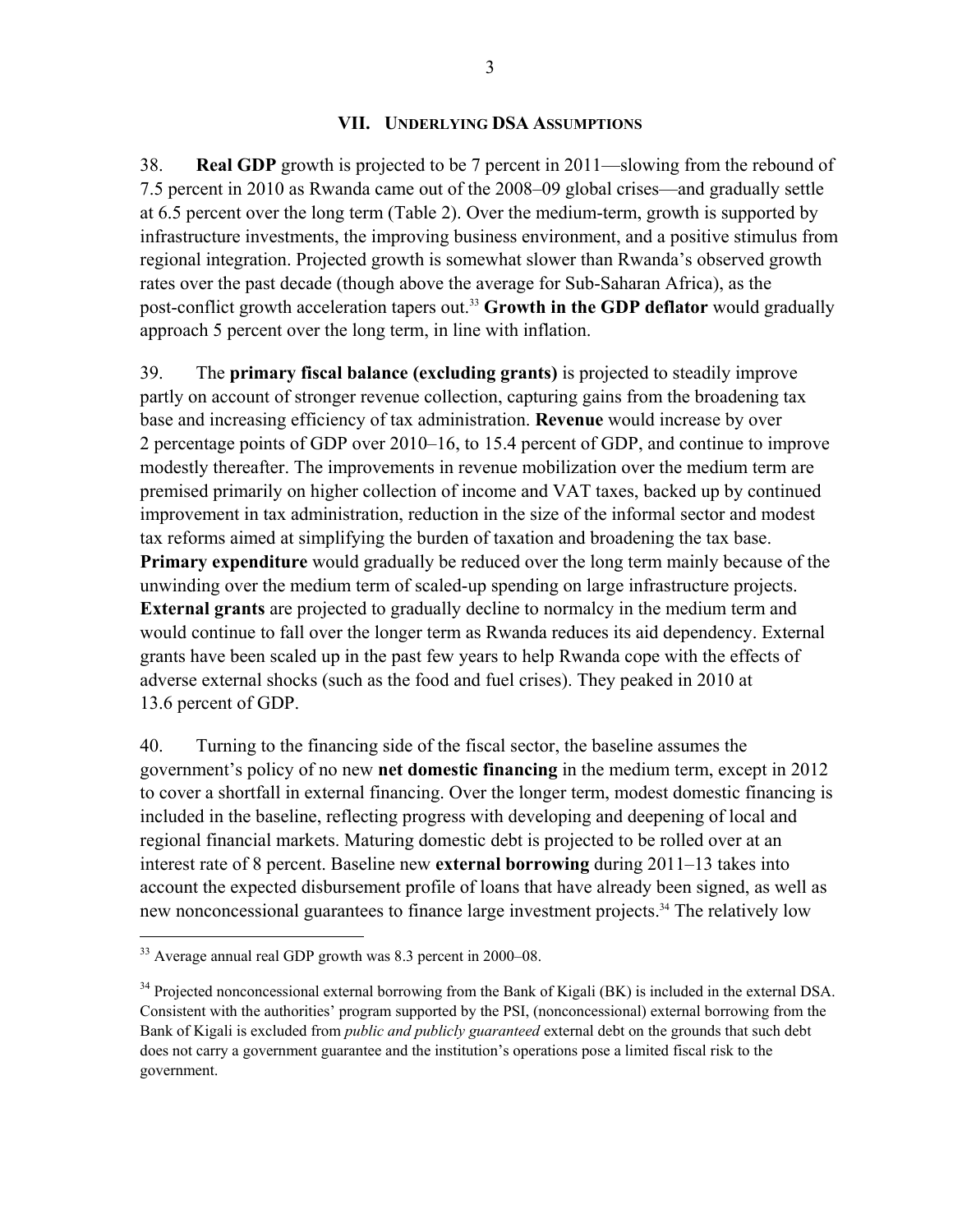grant element of new external borrowing in the medium-term projections stems largely from the disbursement profile of these nonconcessional borrowing amounts. After 2013, new external borrowing is expected to come largely on concessional terms, but is projected to be gradually reduced over the longer term. Initially about 70 percent of central government external borrowing would be on terms similar to those from IDA, another 5 percent from Paris Club bilateral creditors, 15 percent from non-Paris Club bilateral creditors, and the rest on less favorable terms. Over time the average terms of the external financing mix are expected to become less favorable, resulting in a falling grant element from external borrowing from about 40 percent in 2015 to some 25 percent over the longer term.

|                                                    | 2009    | 2010    | 2011    | 2012    | 2013                                            | 2014   | 2015   | 2016   | 2020   | 2025   | 2030   |
|----------------------------------------------------|---------|---------|---------|---------|-------------------------------------------------|--------|--------|--------|--------|--------|--------|
|                                                    |         |         |         |         | (In percent of GDP, unless otherwise indicated) |        |        |        |        |        |        |
| Nominal GDP (RWf billions)                         | 2.964   | 3,253   | 3,643   | 4,128   | 4.652                                           | 5,224  | 5,839  | 6,526  | 10,205 | 17,844 | 31,203 |
| Real GDP (percentage change)                       | 4.1     | 7.5     | 7.0     | 6.8     | 7.0                                             | 6.8    | 6.5    | 6.5    | 6.5    | 6.5    | 6.5    |
| GDP Deflator (percentage change)                   | 11.0    | 2.1     | 4.7     | 6.1     | 5.3                                             | 5.2    | 4.9    | 4.9    | 5.0    | 5.0    | 5.0    |
| Fiscal (central government)                        |         |         |         |         |                                                 |        |        |        |        |        |        |
| External Grants (incl. HIPC Relief)                | 11.7    | 13.6    | 13.1    | 8.5     | 10.0                                            | 8.9    | 7.7    | 6.8    | 4.7    | 4.2    | 4.0    |
| Revenue (excl. External Grants)                    | 12.8    | 13.2    | 14.1    | 14.1    | 14.5                                            | 14.7   | 15.1   | 15.4   | 15.9   | 16.6   | 17.2   |
| Revenue (incl. external grants)                    | 24.6    | 26.9    | 27.2    | 22.6    | 24.5                                            | 23.7   | 22.8   | 22.2   | 20.7   | 20.8   | 21.2   |
| <b>Primary Expenditures</b>                        | 25.1    | 26.8    | 27.2    | 25.9    | 24.7                                            | 23.6   | 22.8   | 22.1   | 22.6   | 22.6   | 22.6   |
| <b>Primary Current Expenditures</b>                | 13.9    | 15.0    | 14.2    | 14.0    | 14.3                                            | 14.4   | 14.3   | 14.0   | 14.5   | 14.5   | 14.5   |
| Capital Expenditure and Net Lending                | 11.1    | 11.8    | 13.0    | 11.9    | 10.4                                            | 9.2    | 8.5    | 8.1    | 8.1    | 8.1    | 8.1    |
| Primary Balance, incl. External Grants             | $-0.5$  | 0.0     | 0.0     | $-3.3$  | $-0.2$                                          | 0.1    | 0.0    | 0.1    | $-1.9$ | $-1.8$ | $-1.4$ |
| Primary Balance, excl. External Grants             | $-12.2$ | $-13.6$ | $-13.1$ | $-11.8$ | $-10.2$                                         | $-8.8$ | $-7.7$ | $-6.7$ | $-6.7$ | $-6.0$ | $-5.4$ |
| Net Domestic Financing                             | $-0.8$  | 0.1     | $-0.9$  | 2.9     | 0.0                                             | 0.0    | 0.0    | 0.0    | 0.3    | 0.3    | 0.3    |
| Interest Rate (percent)                            |         | 8.0     | 8.0     | 8.0     | 8.0                                             | 8.0    | 8.0    | 8.0    | 8.0    | 8.0    | 8.0    |
| New External Borrowing <sup>1</sup>                |         | 0.0     | 3.0     | 3.4     | 2.0                                             | 0.9    | 1.0    | 0.8    | 2.3    | 2.6    | 2.4    |
| Grant Element of New External Borrowing (percent)  |         |         | 30.5    | 14.9    | 11.8                                            | 42.3   | 39.8   | 37.4   | 31.1   | 28.5   | 25.9   |
| <b>Balance of Payments</b>                         |         |         |         |         |                                                 |        |        |        |        |        |        |
| <b>Exports of Goods and Services</b>               | 11.0    | 10.9    | 12.3    | 12.7    | 12.8                                            | 13.0   | 13.2   | 13.6   | 14.8   | 16.3   | 17.8   |
| Imports of Goods and Services                      | 29.2    | 29.4    | 31.8    | 29.1    | 26.9                                            | 26.1   | 25.5   | 25.1   | 24.9   | 24.7   | 24.4   |
| Current Account, incl. Official Transfers          | $-7.3$  | $-6.0$  | $-5.2$  | $-9.1$  | $-5.5$                                          | $-4.4$ | $-4.5$ | $-4.2$ | $-4.8$ | $-3.1$ | $-1.1$ |
| Foreign Direct Investment                          | 2.3     | 0.8     | 1.5     | 1.0     | 1.1                                             | 1.3    | 1.5    | 1.7    | 2.1    | 2.1    | 2.1    |
| Gross Official Reserves (months of imports of G&S) | 5.4     | 5.2     | 5.7     | 5.3     | 5.4                                             | 4.8    | 4.2    | 3.5    | 3.5    | 3.5    | 3.5    |

**Table 2. Rwanda: DSA Update: Key Variables**

Source: Rwandan authorities, IMF, and World Bank.

<sup>1</sup> Includes publicly guaranteed external borrowing.

 $\overline{a}$ 

41. Rwanda is expected to become more open as regional integration continues, the business climate improves, and export sectors develop, supported by policies to develop Rwanda's export potential—the government approved in April 2011 a multi-year export strategy. 35 **Exports of goods and services** are projected to increase by about 2.5 percentage points of GDP in 2010–16, and to nearly 18 percent of GDP over the longer term. Export performance would benefit from investments in the tea sectors and from higher prices for coffee and minerals—in the short term, this assumes that mineral exporters meet new mineral

 $35$  Rwanda's export sector is largely confined to a limited number of export items, including coffee, tea, minerals, and tourism (especially gorilla tourism). The authorities are pursuing policies to increase the quality of export products and diversify into other high value exports (examples are horticulture, chili, and other forms of tourism such as business convention travelers). Key elements of the national export strategy are described in the previous DSA; see Box 1 in **IMF Country Report No. 10/200**, July 2010.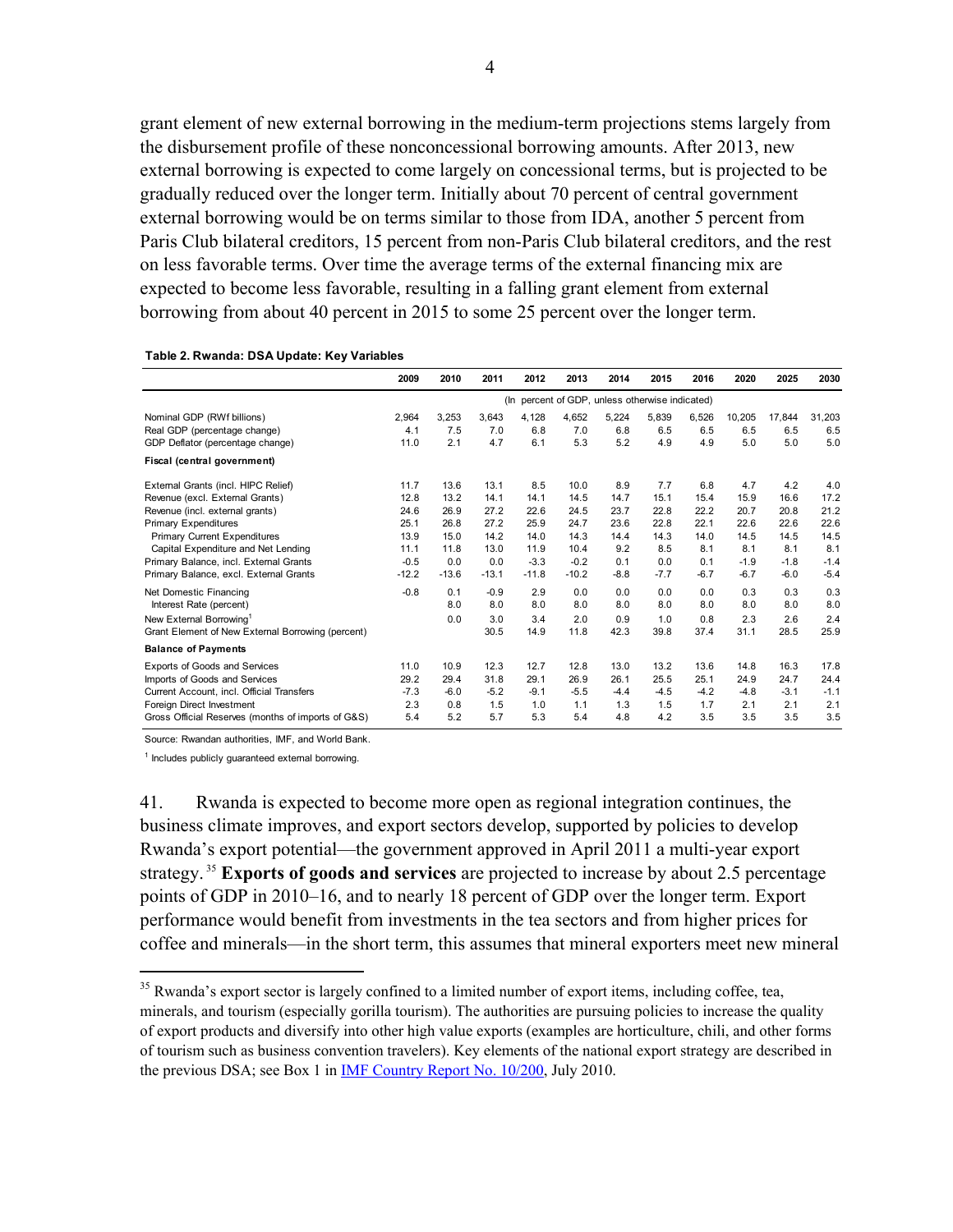certification requirements (export volumes of mineral products in baseline projections are unchanged from 2010). **Imports** are expected to settle around 25 percent of GDP in the longer term; imports are expected to be higher (and lumpy) in the near term because of the implementation of large infrastructure investment projects and also because of higher costs for energy and food imports.36 The **current account deficit** is projected to peak in 2012 as work begins on large infrastructure projects, but narrow gradually afterwards. It is expected to be financed by foreign direct investment, which would reach about 2.1 percent of GDP over the longer term. Reserves coverage would be comfortably above 4 months of (prospective) imports through 2016, and settle at 3.5 months over the longer term.

42. The baseline DSA includes US\$240 million in new external loan guarantees for the *Kigali Convention Complex* (US\$180 million) and *RwandAir* (US\$60 million). Two new aircraft are expected to be delivered to *RwandAir* in 2011. The government is seeking international participation to secure full funding of the *Kigali Convention Complex*, which may require government guarantees for external borrowing.<sup>37</sup> The government believes these loan guarantees may be critical to crowd in foreign investors, given the shallow domestic capital market, limited availability of concessional financing, and the need to avoid crowding out the private sector. The government is also considering options to build a new airport in Bugesera and participate in the development of railroad infrastructure in EAC. Given the high uncertainty surrounding these projects—in terms of investment cost, timeline, and financing, which would likely involve public-private partnerships—the DSA does not yet include the possible implications of these projects for debt sustainability.

# **VIII. EXTERNAL DSA**

# **A. Policy-Dependent Indicative Thresholds**

43. The Debt Sustainability Framework defines policy-dependent indicative thresholds against which the external debt sustainability indicators are measured. These are based on a country's score on the World Bank's Country Policy and Institutional Assessment (CPIA). Rwanda's CPIA score was 3.77 in 2009 and 3.70 on average over 2007–09, putting it in the "Medium" performance category (the category that corresponds to a three-year average

 $36$  Food imports are expected to be nearly 50 percent larger in 2011 compared to 2009, while imports for energy products are expected to increase by 47 percent in 2011 alone and by nearly 75 percent when compared to 2009. World prices for food and fuel are expected to stay high in 2011 (in contrast to the 2008 episode when they fell quickly and substantially after peaking in the summer), necessitating additional vigilance in monitoring external developments.

 $37$  For details on the projected financing terms and the rates of returns of those projects, see footnotes 2 and 3 of the DSA prepared at the time of the PSI request (*IMF Country Report No. 10/200*, July 2010).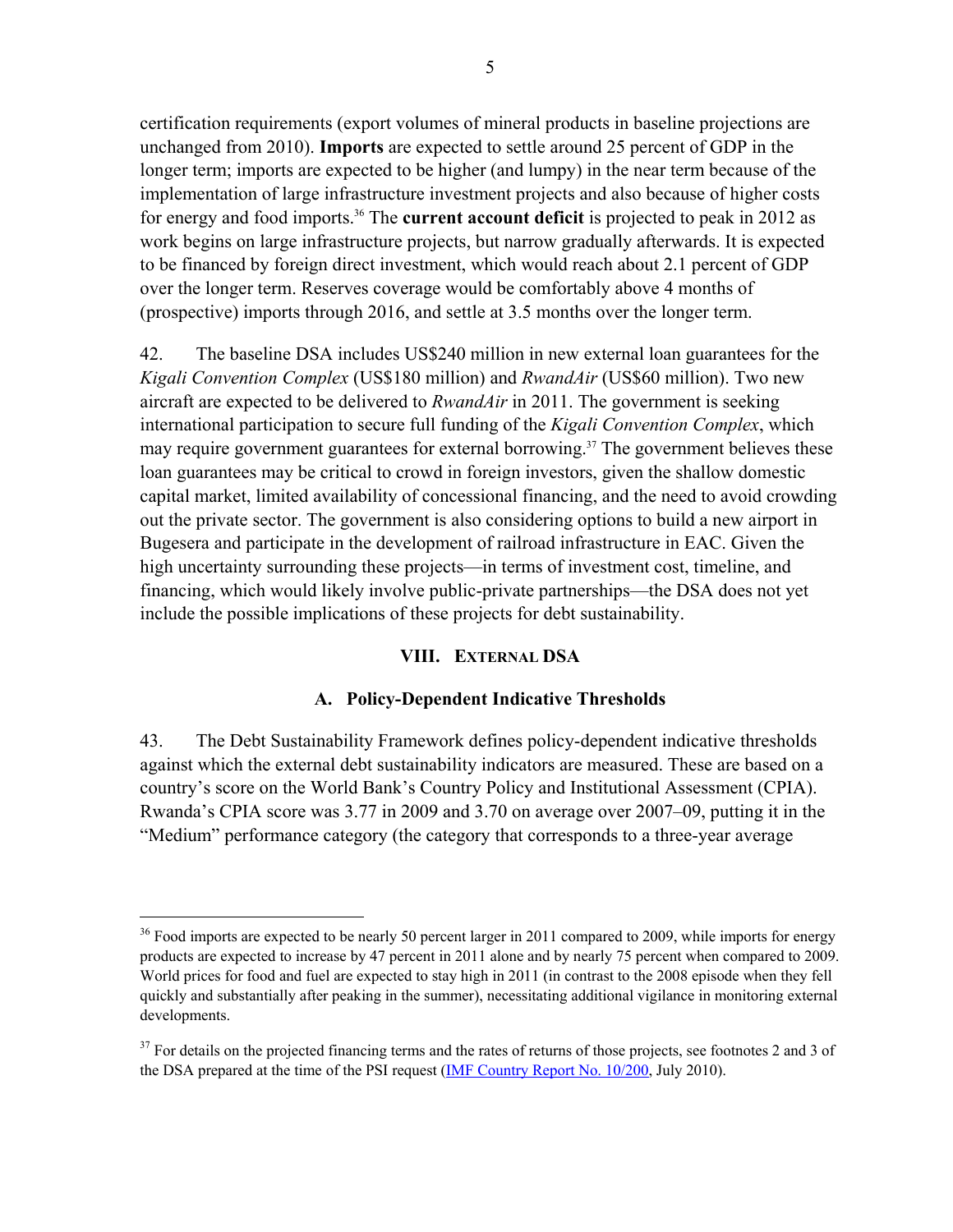CPIA score between 3.25 and 3.75). For a "Medium" performer like Rwanda the policydependent indicative thresholds are those in Table 3.<sup>38</sup>

| Present Value of Debt in Percent of: |     | Debt Service in Percent of: |         |         |  |  |  |  |  |
|--------------------------------------|-----|-----------------------------|---------|---------|--|--|--|--|--|
| Exports                              | GDP | Revenue                     | Exports | Revenue |  |  |  |  |  |
| 150                                  | 40  | 250                         | 20      | 30      |  |  |  |  |  |

**Table 3. Rwanda: Indicative External Debt Thresholds1**

<sup>1</sup> Applies to countries with a "medium" CPIA performance rating.

## **B. Results of the External DSA**

44. The results of the external DSA confirm that Rwanda's debt dynamics are sustainable. The stress tests confirm that Rwanda continues to have vulnerabilities owing to its low export base—an assessment that is unchanged from the previous DSA. The main difference from the previous DSA lies in the rephasing of the execution of large infrastructure projects as the government is still working on closing the financing deals (see Table 4 and Figure  $2^{39}$ . The findings also confirm that Rwanda's debt indicators are not unduly burdened by the US\$240 million in nonconcessional borrowing through 2013 which has been built into the PSI program and baseline assumptions of the external DSA.<sup>40</sup>

- **Baseline scenario.** Under the baseline scenario, all indicators of public and publicly-guaranteed external debt stay below their respective thresholds (Appendix Table 1, Appendix Figure 1).
- **Alternative and stress test scenarios.** The indicative threshold for the ratio of present value (PV) of debt to exports is breached when the standard bounds test for exports is

<sup>&</sup>lt;sup>38</sup> The thresholds used to assess Rwanda's (external) debt sustainability are those without explicitly taking into account the role of remittances. The observed surge in gross remittance inflows over the past few years, possibly because of better recording of remittances data, makes it hard to judge whether these flows are a stable source of foreign exchange inflows.

<sup>&</sup>lt;sup>39</sup> For a description of the large infrastructure projects, see Box 2 in IMF Country Report No. 10/200, July 2010.

 $40$  In a separate scenario staff assessed the effect of additional nonconcessional external borrowing beyond the program period (2014–16). The results of such a scenario obviously depend on the amount and terms of the additional nonconcessional borrowing. Under reasonable assumptions for the amounts and terms of additional nonconcessional borrowing, the results suggest that the "moderate" debt rating would be maintained. However, the projections for the ratio of the PV of debt to exports come close to its respective thresholds in the baseline and the thresholds would be breached through 2026 under stress testing. In addition, the ratio of debt service to exports would risk breaching its respective threshold under stress testing.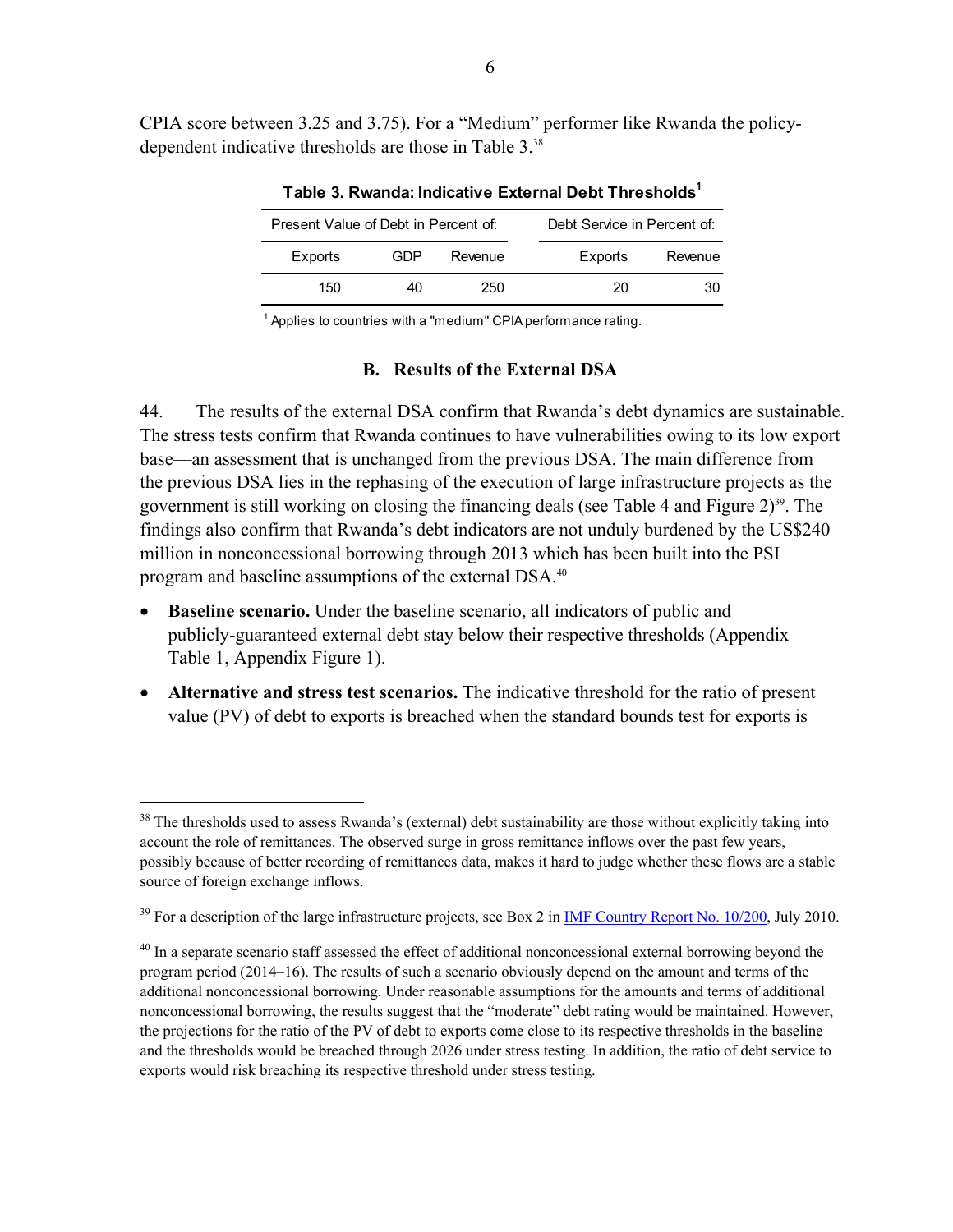applied (test B2 in Appendix Table 2). $41$  Under this bounds test the ratio would peak in 2013 at 215 percent and take until 2017 to be back below its threshold of 150 percent. This result confirms that Rwanda's export base continues to be a source of vulnerability. The authorities are working to mitigate those vulnerabilities over the longer term, including through policies aimed at improving the business climate, build basic infrastructure, and lift the export base (such as the recently adopted export development strategy).

1

 $41$  The bounds test for exports (B2) assumes a temporarily slower growth rate for exports (specifically: exports grow at historical average minus one standard deviation in 2012–13).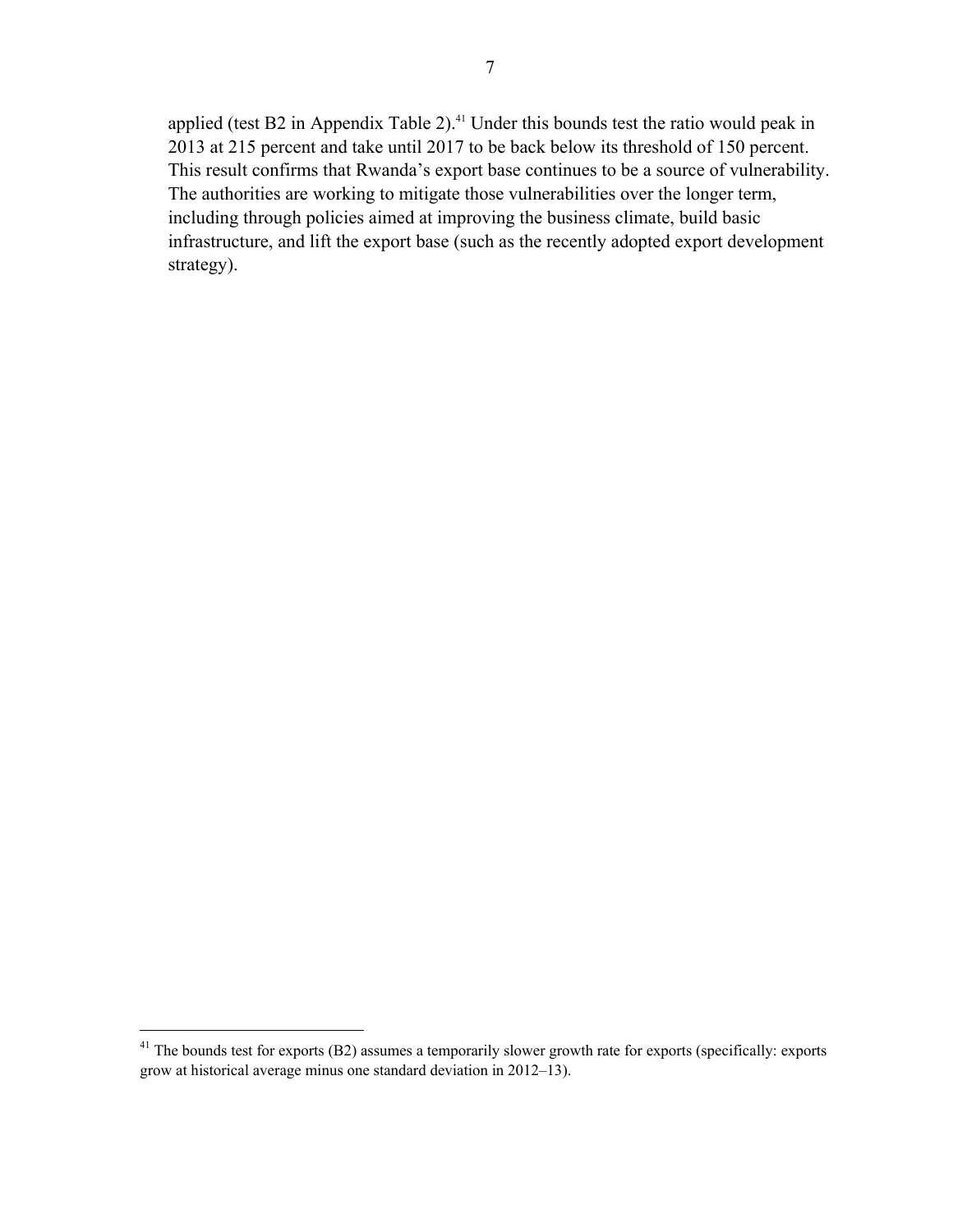



**Striped:** Baseline DSA results from PSI Request.<sup>1</sup> Solid: DSA update.

Source: Rwandan authorities, and IMF-World Bank staff estimates and projections.

1 IMF Country Report No. 10/200, July 2010.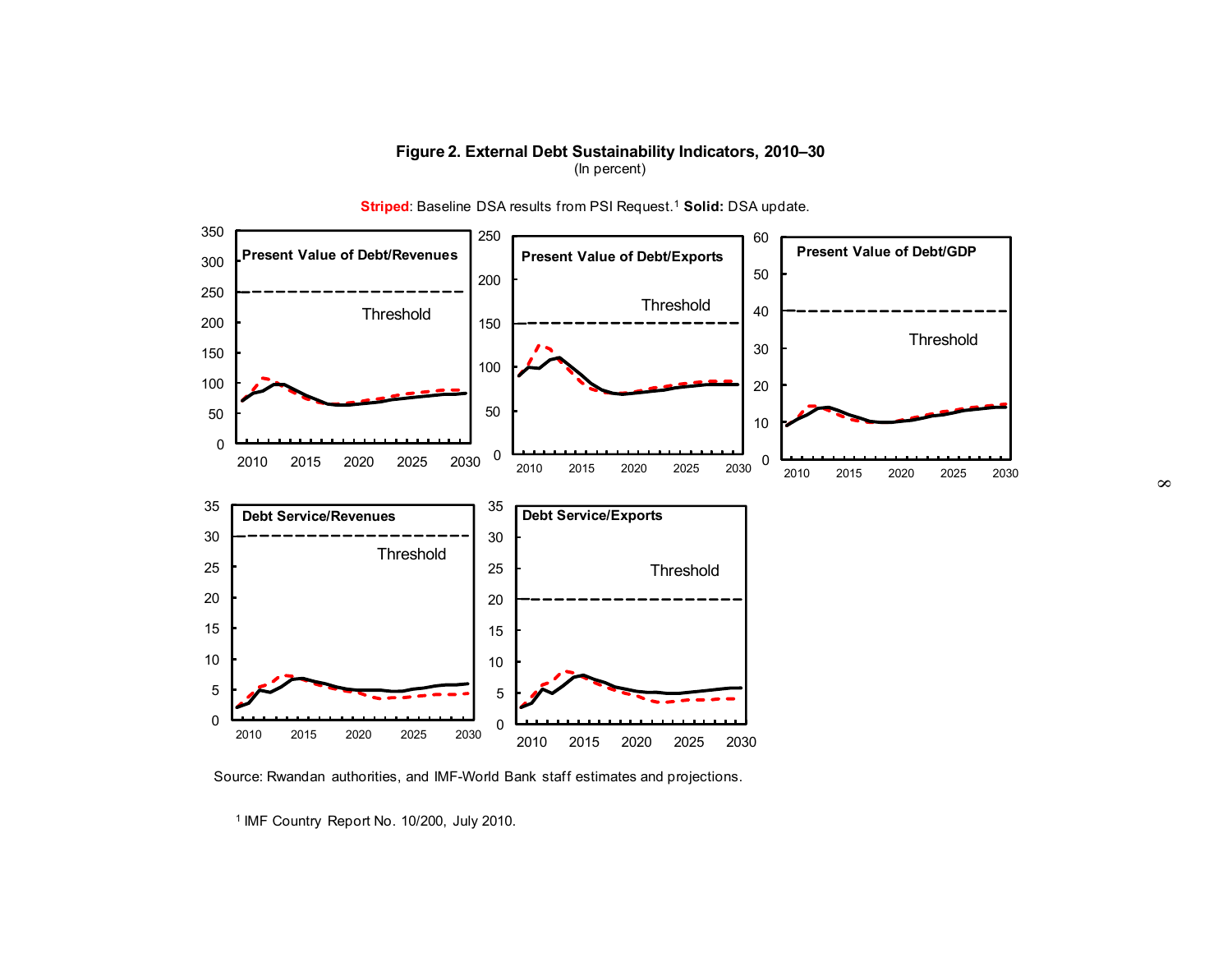| Table 4. Rwanda: Baseline External DSA Compared to Previous DSA Update, 2010-12 |  |  |
|---------------------------------------------------------------------------------|--|--|
|---------------------------------------------------------------------------------|--|--|

|                                                                                            |         | Previous DSA Update <sup>1</sup> |                                                 | <b>DSA Update</b> |               |               |  |  |
|--------------------------------------------------------------------------------------------|---------|----------------------------------|-------------------------------------------------|-------------------|---------------|---------------|--|--|
|                                                                                            | 2010    | 2011                             | 2012                                            | 2010              | 2011          | 2012          |  |  |
|                                                                                            | Est.    | Proj.                            | Proj.                                           | Est.              | Proj.         | Proj.         |  |  |
|                                                                                            |         |                                  |                                                 |                   |               |               |  |  |
| Stock of Public and Publicly-Guaranteed (PPG) External Debt<br>In millions of U.S. dollars | 913     | 1,158                            |                                                 | 814               |               |               |  |  |
| In percent of GDP                                                                          | 16.4    | 19.3                             | 1,254<br>19.1                                   | 14.9              | 1,031<br>17.7 | 1,221<br>19.2 |  |  |
| Present Value (PV) of PPG External Debt                                                    |         |                                  |                                                 |                   |               |               |  |  |
| In millions of U.S. dollars                                                                | 623     | 861                              | 936                                             | 595               | 703           | 880           |  |  |
| In percent of GDP                                                                          | 11.2    | 14.3                             | 14.3                                            | 10.9              | 12.1          | 13.8          |  |  |
| PV of PPG External Debt to Revenues (percent)                                              | 87.7    | 108.0                            | 103.8                                           | 82.0              | 85.7          | 97.8          |  |  |
| PV of PPG External Debt to Exports (percent)                                               | 102.8   | 125.2                            | 120.6                                           | 99.7              | 98.1          | 108.7         |  |  |
| PPG External Debt Service to Revenues (percent)                                            | 3.8     | 5.4                              | 5.9                                             | 2.8               | 5.0           | 4.5           |  |  |
| PPG External Debt Service to Exports (percent)                                             | 4.4     | 6.3                              | 6.9                                             | 3.4               | 5.7           | 5.0           |  |  |
| Discount rate (percent)                                                                    | 4.0     | 4.0                              | 4.0                                             | 4.0               | 4.0           | 4.0           |  |  |
|                                                                                            |         |                                  |                                                 |                   |               |               |  |  |
|                                                                                            |         |                                  | (In percent of GDP, unless indicated otherwise) |                   |               |               |  |  |
| Nominal GDP (RWf billions)                                                                 | 3,333   | 3,746                            | 4,210                                           | 3,253             | 3,643         | 4,128         |  |  |
| Real GDP (percentage change)                                                               | 5.4     | 5.9                              | 6.4                                             | 7.5               | 7.0           | 6.8           |  |  |
| GDP Deflator (percentage change)                                                           | 6.7     | 6.1                              | 5.6                                             | 2.1               | 4.7           | 6.1           |  |  |
| Fiscal                                                                                     |         |                                  |                                                 |                   |               |               |  |  |
| External Grants (incl. HIPC Relief)                                                        | 13.5    | 11.3                             | 10.7                                            | 13.6              | 13.1          | 8.5           |  |  |
| Revenue (excl. External Grants)                                                            | 12.8    | 13.3                             | 13.8                                            | 13.2              | 14.1          | 14.1          |  |  |
| <b>Primary Expenditures</b>                                                                | 26.9    | 25.7                             | 25.1                                            | 26.8              | 27.2          | 25.9          |  |  |
| Primary Balance, incl. External Grants                                                     | $-0.6$  | $-1.1$                           | $-0.6$                                          | 0.0               | 0.0           | $-3.3$        |  |  |
| Primary Balance, excl. External Grants                                                     | $-14.1$ | $-12.4$                          | $-11.3$                                         | $-13.6$           | $-13.1$       | $-11.8$       |  |  |
| Grant Element of New External Borrowing (percent) <sup>2</sup>                             | 12.3    | 6.8                              | 23.5                                            | $\cdots$          | 30.5          | 14.9          |  |  |
| <b>Balance of Payments</b>                                                                 |         |                                  |                                                 |                   |               |               |  |  |
| <b>Exports of Goods and Services</b>                                                       | 10.9    | 11.4                             | 11.8                                            | 10.9              | 12.3          | 12.7          |  |  |
| In millions of U.S. dollars                                                                | 621     | 701                              | 787                                             | 608               | 736           | 823           |  |  |
| Imports of Goods and Services                                                              | 30.6    | 30.2                             | 26.7                                            | 29.4              | 31.8          | 29.1          |  |  |
| In millions of U.S. dollars                                                                | 1,742   | 1,850                            | 1,777                                           | 1,641             | 1,896         | 1,883         |  |  |
| Current Account, incl. Official Transfers                                                  | $-7.9$  | $-8.8$                           | $-5.4$                                          | $-6.0$            | $-5.2$        | $-9.1$        |  |  |

Source: Rwandan authorities, IMF, and World Bank.

 $1$  Conducted at the time of the PSI Request; see IMF Country Report No. 10/200, July 2010.

<sup>2</sup> Includes publicly-guaranteed external borrowing.

# **IX. PUBLIC SECTOR DSA**

45. The baseline results of the public DSA confirm the findings of those of the external DSA. As was the case in previous DSAs, the public-sector DSA indicators are expected to gradually converge to those of the external DSA because of the assumption that there would be no net domestic borrowing in the near term (except for 2012) and moderate amounts afterwards.

46. The alternative scenarios and stress tests confirm that public debt indicators appear sustainable. Only the most extreme stress test to the PV of debt-to-GDP ratio—a permanently lower GDP growth (stress test (A3))—would cause that ratio to rise continually over the long term. Under the low-growth stress scenario, annual real growth would be 5.8 percent compared with 6.5 percent in the baseline and, as such, this stress test confirms the importance of continuing to generate substantial growth over the near- and long-term. Risks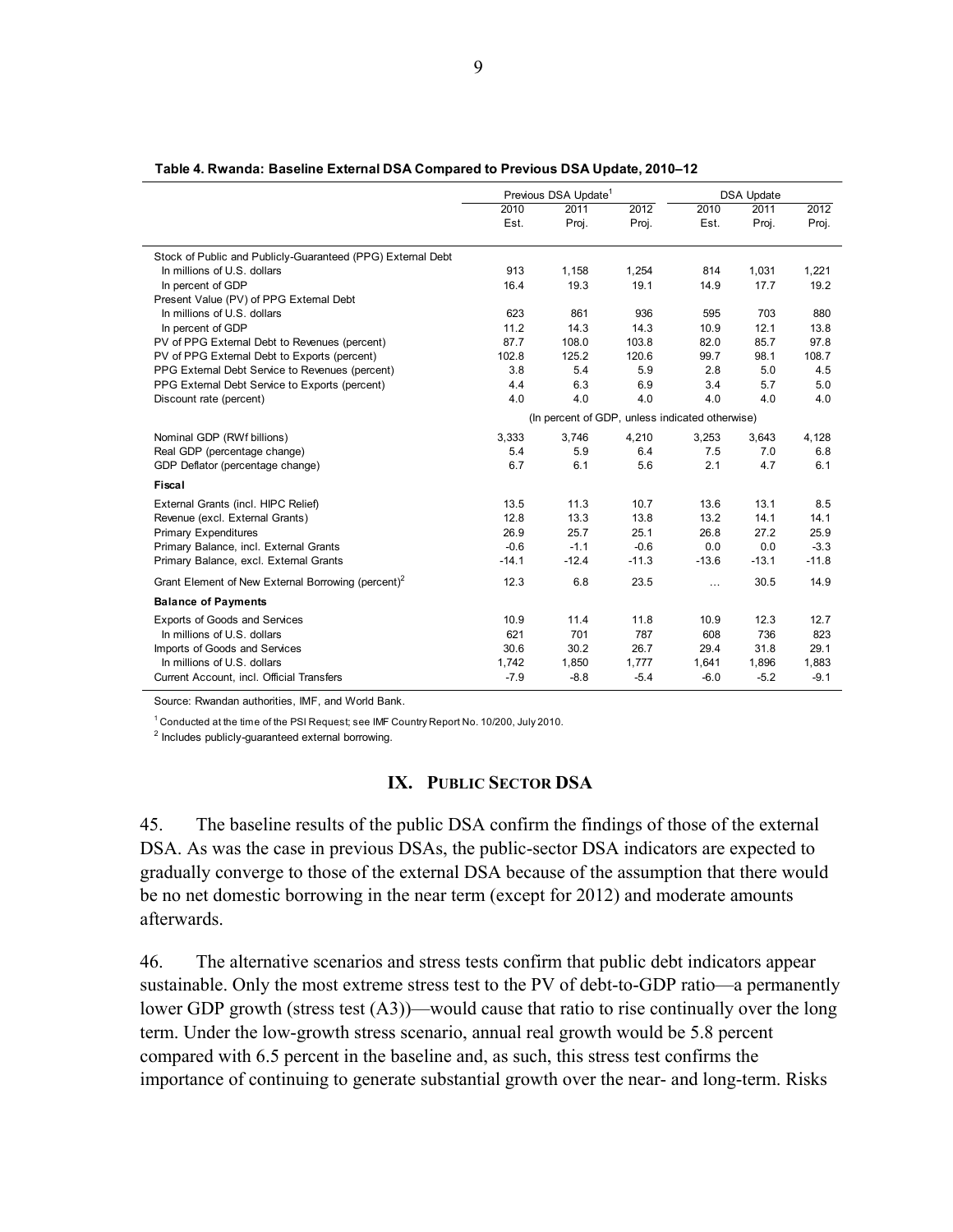from this low-growth scenario appear contained given that the baseline annual growth rate is already substantially more conservative than the growth observed over the preceding decade.

47. The results of a *separate* scenario to assess the impact of higher domestic borrowing (replacing external borrowing) suggest that a financing mix tilted somewhat more towards domestic borrowing would not substantially change the results of the public DSA (see Appendix Table 5). Intuitively the results do not change much because the main difference with the baseline scenario lies in the somewhat higher interest cost from domestic borrowing compared to external borrowing. The separate scenario assumes new net domestic borrowing that is equal to 0.5 percent of GDP per year from 2013 onwards, in contrast to the baseline scenario which assumed zero net domestic borrowing in 2013–16 and 0.25 percent of GDP afterwards). This moderate increase in domestic borrowing takes into account Rwanda's relatively underdeveloped financial market. Like in the baseline, the interest rate on domestic borrowing is assumed to be 8 percent over the projection period.

### **X. DEBT MANAGEMENT**

48. The authorities are revising their Debt Policy and Medium-Term Debt Strategy (MTDS) and have requested technical assistance from the IMF before its adoption by the Cabinet, which is expected by fall 2011. The MTDS would be used in designing fiscal policy in 2012/13 and beyond. The authorities believe that building the capacity in performing debt sustainability analyses is crucial in assessing and monitoring debt sustainability, especially when large infrastructure projects with different financing options are being considered. To that end, they plan to strengthen the capacity in the macro unit at the Ministry of Economics and Finance (in close cooperation with the central bank) to conduct their own DSAs using the Bank-Fund DSA template. That DSA will be part of the unit's macroeconomic framework and used to assess policy options.

#### **XI. DEBT DISTRESS CLASSIFICATION AND CONCLUSIONS**

It is the staffs' view that Rwanda should be considered at moderate risk of debt distress based on external debt burden indicators. The near-term increase in external debt indicators is temporary—due to infrastructure projects which are expected to be financed in part by (publicly-guaranteed) nonconcessional borrowing—and indictors rapidly return to low levels over the medium term. Under standard stress tests the ratio of PV of external debt to exports breaches the relevant threshold in the near term but returns below it by 2017. The public sector DSA suggest that Rwanda's overall public sector debt dynamics are sustainable in light of the current size and evolution of the domestic debt stock, and a separate scenario assuming some additional domestic borrowing suggests that this would not have a substantial impact on public debt indicators. The "moderate" rather than "low" rating of risk of debt distress is motivated by the vulnerabilities stemming from Rwanda's low export base. In that respect, the achievements to improve the business climate, and efforts to build basic infrastructure and lift the export base—including through implementation of the recently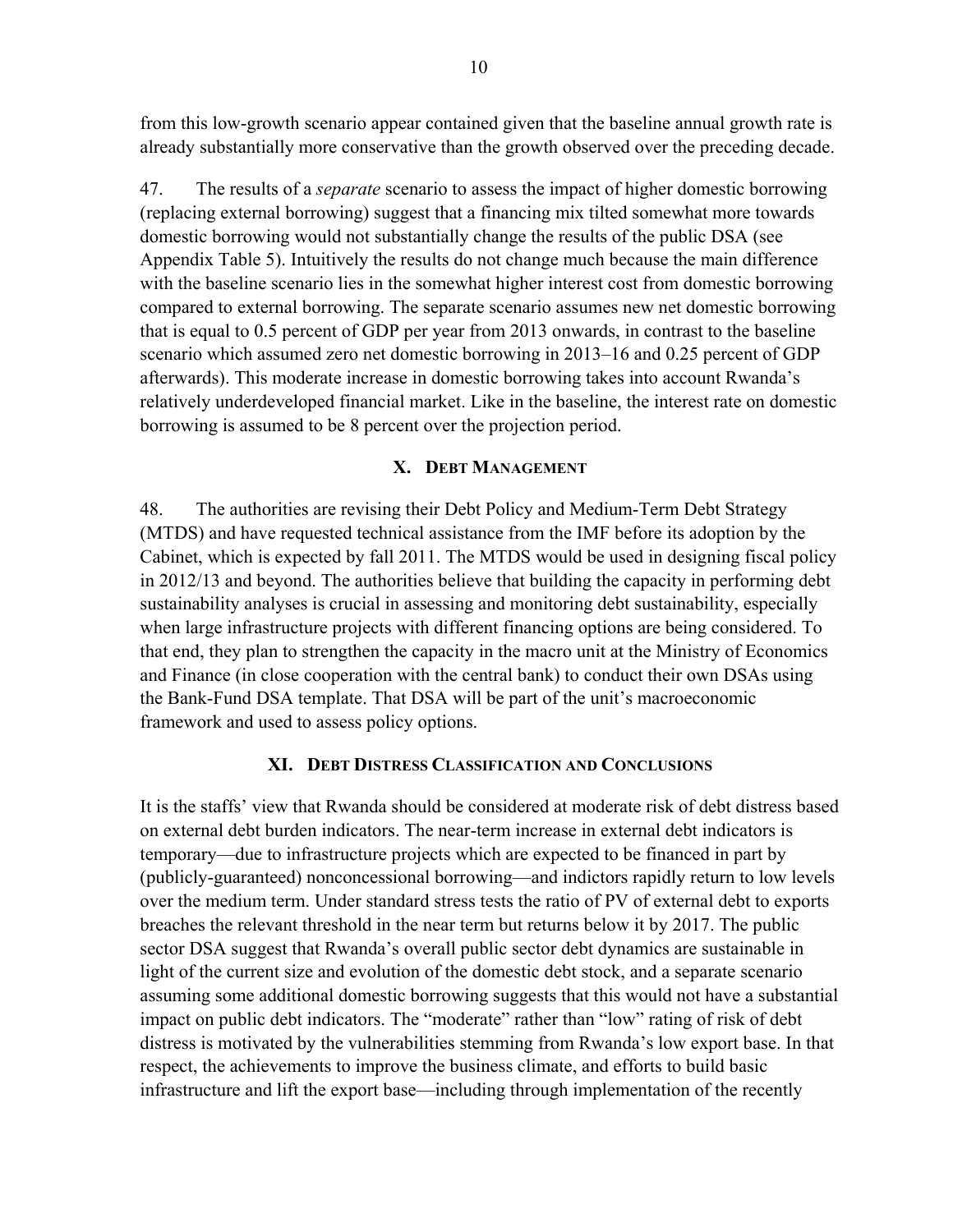adopted export development strategy—are timely and would help mitigate those vulnerabilities over the longer term. Over the next year, the authorities plan to adopt a medium-term debt management strategy and integrate the Bank-Fund DSA template into their macroeconomic framework. Once in place, these tools will be of great value in the decision-making process and will further help manage risks to debt sustainability.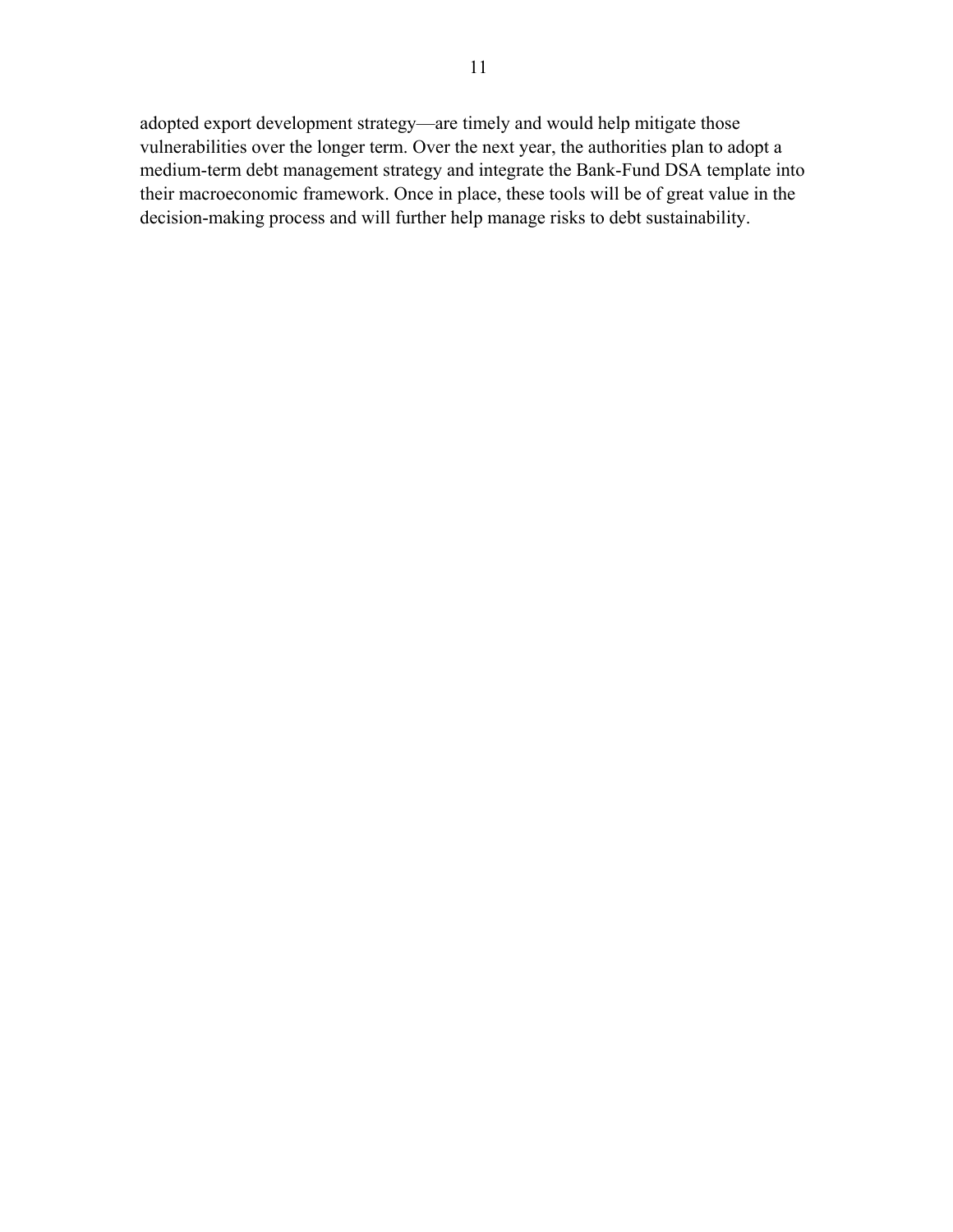|                                                                                  |                  |                  |                | Appendix Table 1.: External Debt Sustainability Framework, Baseline Scenario, 2008-31 1/ |           |             |               |               |               |               |                |           |             |               |           |
|----------------------------------------------------------------------------------|------------------|------------------|----------------|------------------------------------------------------------------------------------------|-----------|-------------|---------------|---------------|---------------|---------------|----------------|-----------|-------------|---------------|-----------|
|                                                                                  |                  |                  |                | (In percent of GDP, unless otherwise indicated)                                          |           |             |               |               |               |               |                |           |             |               |           |
|                                                                                  |                  | Actual           |                | Historical 0 Standard<br>Average 0 Deviation                                             |           |             |               | Projections   |               |               |                | 2011-2016 |             |               | 2017-2031 |
|                                                                                  | 2008             | 2009             | 2010           |                                                                                          |           | 2011        | 2012          | 2013          | 2014          | 2015          | 2016           | Average   | 2021        | 2031          | Average   |
| External debt (nominal) 1/                                                       | 15.0             | 14.8             | 18.0           |                                                                                          |           | 21.4        | 22.7          | 22.3          | 20.6          | 19.1          | 17.6           |           | 16.5        | 21.9          |           |
| o/w public and publicly guaranteed (PPG)                                         | 15.0             | 14.8             | 14.9<br>3.2    |                                                                                          |           | 17.7<br>3.4 | 19.2          | 19.0          | 17.7          | 16.5          | 15.2<br>$-1.5$ |           | 15.1        | 19.9          |           |
| Change in external debt<br>Identified net debt-creating flows                    | $-0.5$<br>$-0.4$ | $-0.2$<br>3.6    | 4.3            |                                                                                          |           | 2.5         | 1.3<br>6.7    | $-0.4$<br>2.9 | $-1.8$<br>1.8 | $-1.5$<br>1.8 | 1.4            |           | 0.5<br>1.4  | 0.3<br>$-2.7$ |           |
| Non-interest current account deficit                                             | 4.8              | 7.2              | 5.8            | 2.4                                                                                      | 3.1       | 4.8         | 8.7           | 5.0           | 3.9           | 4.0           | 3.8            |           | 4.1         | 0.3           | 2.9       |
| Deficit in balance of goods and services                                         | 15.2             | 18.1             | 18.5           |                                                                                          |           | 19.4        | 16.4          | 14.1          | 13.0          | 12.3          | 11.5           |           | 9.7         | 6.2           |           |
| Exports                                                                          | 14.6             | 11.0             | 10.9           |                                                                                          |           | 12.3        | 12.7          | 12.8          | 13.0          | 13.2          | 13.6           |           | 15.1        | 18.1          |           |
| Imports                                                                          | 29.9             | 29.2             | 29.4           |                                                                                          |           | 31.8        | 29.1          | 26.9          | 26.1          | 25.5          | 25.1           |           | 24.9        | 24.4          |           |
| Net current transfers (negative $=$ inflow)                                      | $-11.0$          | $-11.5$          | $-13.4$        | $-12.3$                                                                                  | 1.4       | $-15.3$     | $-8.5$        | $-9.9$        | $-9.8$        | $-8.8$        | $-8.1$         |           | $-6.1$      | $-6.5$        | $-6.3$    |
| $o/w$ official                                                                   | $-9.5$           | $-10.0$          | $-11.7$        |                                                                                          |           | $-12.9$     | $-6.6$        | $-8.4$        | $-8.2$        | $-7.2$        | $-6.5$         |           | $-4.4$      | $-4.8$        |           |
| Other current account flows (negative $=$ net inflow)                            | 0.6              | 0.6              | 0.6            |                                                                                          |           | 0.7         | 0.8           | 0.8           | 0.7           | 0.6           | 0.5            |           | 0.5         | 0.5           |           |
| Net FDI (negative $=$ inflow)                                                    | $-2.2$           | $-2.3$           | $-0.8$         | $-1.0$                                                                                   | 0.9       | $-1.5$      | $-1.0$        | $-1.1$        | $-1.3$        | $-1.5$        | $-1.7$         |           | $-2.1$      | $-2.1$        | $-2.1$    |
| Endogenous debt dynamics 2/                                                      | $-3.0$           | $-1.4$           | $-0.7$         |                                                                                          |           | $-0.8$      | $-0.9$        | $-1.0$        | $-0.9$        | $-0.8$        | $-0.7$         |           | $-0.7$      | $-0.8$        |           |
| Contribution from nominal interest rate                                          | 0.1              | 0.1              | 0.2            |                                                                                          |           | 0.3         | 0.4           | 0.5           | 0.5           | 0.5           | 0.4            |           | 0.3         | 0.5           |           |
| Contribution from real GDP growth                                                | $-14$            | $-0.6$           | $-1.0$         |                                                                                          |           | $-1.2$      | $-1.3$        | $-1.5$        | $-1.4$        | $-1.2$        | $-1.1$         |           | $-1.0$      | $-1.3$        |           |
| Contribution from price and exchange rate changes                                | $-1.7$           | $-0.9$           | 0.1            |                                                                                          |           | $\ldots$    | $\cdots$      | $\ldots$      | $\cdots$      | $\ldots$      | $\cdots$       |           | $\ldots$    | $\cdots$      |           |
| <b>Residual (3-4) 3/</b><br>o/w exceptional financing                            | 0.0<br>0.0       | $-3.8$<br>0.0    | $-1.1$<br>0.0  |                                                                                          |           | 0.9<br>0.0  | $-5.4$<br>0.0 | $-3.2$<br>0.0 | $-3.5$<br>0.0 | $-3.3$<br>0.0 | $-2.9$<br>0.0  |           | -0.9<br>0.0 | 3.0<br>0.0    |           |
|                                                                                  |                  |                  |                |                                                                                          |           |             |               |               |               |               |                |           |             |               |           |
| PV of external debt 4/                                                           | $\ddotsc$        | $\ddotsc$        | 14.0           |                                                                                          |           | 15.7        | 17.3          | 17.4          | 15.9          | 14.7          | 13.4           |           | 12.1        | 16.3          |           |
| In percent of exports                                                            |                  | $\ddotsc$        | 128.2          |                                                                                          |           | 127.6       | 136.2         | 136.4         | 122.2         | 110.9         | 98.5           |           | 79.8        | 89.8          |           |
| PV of PPG external debt                                                          |                  |                  | 10.9<br>99.7   |                                                                                          |           | 12.1        | 13.8          | 14.2          | 13.1          | 12.1          | 11.1           |           | 10.7        | 14.3          |           |
| In percent of exports                                                            |                  | $\ddotsc$        |                |                                                                                          |           | 98.1        | 108.7<br>97.8 | 110.7<br>97.7 | 100.3         | 91.3<br>79.6  | 81.2<br>71.7   |           | 70.8        | 78.7          |           |
| In percent of government revenues<br>Debt service-to-exports ratio (in percent)  | <br>2.1          | $\ddotsc$<br>2.6 | 82.0<br>5.2    |                                                                                          |           | 85.7<br>8.3 | 9.5           | 10.4          | 88.7<br>11.7  | 11.3          | 10.2           |           | 66.7<br>6.1 | 83.1<br>6.5   |           |
| PPG debt service-to-exports ratio (in percent)                                   | 2.1              | 2.6              | 3.4            |                                                                                          |           | 5.7         | 5.0           | 6.1           | 7.5           | 7.8           | 7.2            |           | 5.1         | 5.8           |           |
| PPG debt service-to-revenue ratio (in percent)                                   | 2.1              | 2.2              | 2.8            |                                                                                          |           | 5.0         | 4.5           | 5.4           | 6.6           | 6.8           | 6.3            |           | 4.8         | 6.2           |           |
| Total gross financing need (Billions of U.S. dollars)                            | 0.1              | 0.3              | 0.3            |                                                                                          |           | 0.3         | 0.6           | 0.4           | 0.3           | 0.4           | 0.3            |           | 0.5         | 0.2           |           |
| Non-interest current account deficit that stabilizes debt ratio                  | 5.2              | 7.4              | 2.6            |                                                                                          |           | 1.4         | 7.4           | 5.3           | 5.7           | 5.5           | 5.3            |           | 3.6         | 0.0           |           |
| Key macroeconomic assumptions                                                    |                  |                  |                |                                                                                          |           |             |               |               |               |               |                |           |             |               |           |
| Real GDP growth (in percent)                                                     | 11.2             | 4.1              | 7.5            | 7.8                                                                                      | 3.3       | 7.0         | 6.8           | 7.0           | 6.8           | 6.5           | 6.5            | 6.8       | 6.5         | 6.5           | 6.5       |
| GDP deflator in US dollar terms (change in percent)                              | 12.7             | 6.7              | $-0.5$         | 4.8                                                                                      | 9.3       | 0.0         | 1.5           | 2.0           | 2.1           | 1.9           | 1.9            | 1.6       | 2.0         | 2.0           | 2.0       |
| Effective interest rate (percent) 5/                                             | 1.2              | 1.1              | 1.6            | 1.1                                                                                      | 0.2       | 2.1         | 2.1           | 2.4           | 2.6           | 2.5           | 2.4            | 2.4       | 2.0         | 2.4           | 2.2       |
| Growth of exports of G&S (US dollar terms, in percent)                           | 64.7             | $-16.2$          | 5.5            | 15.7                                                                                     | 23.9      | 21.1        | 11.8          | 9.9           | 11.1          | 10.0          | 11.9           | 12.6      | 10.8        | 10.5          | 10.7      |
| Growth of imports of G&S (US dollar terms, in percent)                           | 48.3             | 8.6              | 7.8            | 15.3                                                                                     | 15.4      | 15.6        | $-0.7$        | 11            | 5.6           | 6.3           | 6.7            | 5.8       | 8.4         | 8.4           | 8.4       |
| Grant element of new public sector borrowing (in percent)                        |                  | $\ddotsc$        | $\mathbb{R}^2$ | $\ddotsc$                                                                                | $\ddotsc$ | 30.5        | 14.9          | 11.8          | 42.3          | 39.8          | 37.4           | 29.4      | 30.6        | 25.9          | 29.5      |
| Government revenues (excluding grants, in percent of GDP)                        | 14.9             | 12.8             | 13.2           |                                                                                          |           | 14.1        | 14.1          | 14.5          | 14.7          | 15.1          | 15.4           |           | 16.1        | 17.2          | 16.4      |
| Aid flows (in Billions of US dollars) 7/                                         | 0.6              | 0.7              | 0.8            |                                                                                          |           | 0.9         | 0.6           | 0.7           | 0.7           | 0.7           | 0.7            |           | 0.8         | 1.6           |           |
| $o/w$ Grants                                                                     | 0.5              | 0.6              | 0.8            |                                                                                          |           | 0.8         | 0.5           | 0.7           | 0.7           | 0.6           | 0.6            |           | 0.6         | 1.2           |           |
| o/w Concessional loans                                                           | 0.1              | 0.1              | 0.1            |                                                                                          |           | 0.1         | 0.1           | 0.0           | 0.1           | 0.1           | 0.0            |           | 0.2         | 0.3           |           |
| Grant-equivalent financing (in percent of GDP) 8/                                | $\ddotsc$        | $\ddotsc$        | $\ddotsc$      |                                                                                          |           | 13.9        | 8.9           | 10.2          | 9.3<br>94.4   | 8.0           | 7.0            |           | 5.3         | 4.6           | 5.2       |
| Grant-equivalent financing (in percent of external financing) 8/                 | $\ddotsc$        | $\ddotsc$        | $\cdots$       |                                                                                          |           | 87.0        | 75.3          | 85.0          |               | 93.3          | 93.5           |           | 76.9        | 71.8          | 76.4      |
| Memorandum items:                                                                |                  |                  |                |                                                                                          |           |             |               |               |               |               |                |           |             |               |           |
| Nominal GDP (Billions of US dollars)                                             | 4.7<br>25.3      | 5.2<br>11.1      | 5.6<br>7.0     |                                                                                          |           | 6.0<br>7.0  | 6.5<br>8.5    | 7.1<br>9.2    | 7.7<br>9.0    | 8.4<br>8.5    | 9.1<br>8.5     | 8.4       | 13.7<br>8.6 | 31.4<br>8.6   | 8.6       |
| Nominal dollar GDP growth<br>PV of PPG external debt (in Billions of US dollars) |                  |                  | 0.6            |                                                                                          |           | 0.7         | 0.9           | 1.0           | 1.0           | 1.0           | 1.0            |           | 1.4         | 4.4           |           |
| (PVt-PVt-1)/GDPt-1 (in percent)                                                  |                  |                  |                |                                                                                          |           | 1.9         | 2.9           | 1.6           | 0.1           | 0.0           | $-0.1$         | 1.1       | 1.3         | 1.4           | 1.2       |
| Gross workers' remittances (Billions of US dollars)                              | 0.1              | 0.1              | 0.1            |                                                                                          |           | 0.2         | 0.2           | 0.2           | 0.2           | 0.2           | 0.2            |           | 0.3         | 0.7           |           |
| PV of PPG external debt (in percent of GDP + remittances)                        |                  | $\ddotsc$        | 10.6           |                                                                                          |           | 11.7        | 13.5          | 13.8          | 12.8          | 11.8          | 10.8           |           | 10.5        | 14.0          |           |
|                                                                                  |                  |                  |                |                                                                                          |           |             |               |               |               |               |                |           |             |               |           |
| PV of PPG external debt (in percent of exports + remittances)                    | $\cdots$         | $\cdots$         | 81.7           |                                                                                          |           | 78.2        | 89.7          | 93.6          | 85.3          | 77.8          | 69.6           |           | 61.5        | 70.0          |           |

#### Appendix Table 1.: External Debt Sustainability Framework, Baseline Scenario, 2008–31 1/ (In percent of GDP, unless otherwise indicated)

Sources: Country authorities; and staff estimates and projections. <sup>0</sup>

1/ Includes both public and private sector external debt.

3/ Includes exceptional financing (i.e., changes in arrears and debt relief); changes in gross foreign assets; and valuation adjustments. For projections also includes contribution from price and exchange rate changes.

4/ Assumes that PV of private sector debt is equivalent to its face value.

6/ Historical averages and standard deviations are generally derived over the past 10 years, subject to data availability.

7/ Defined as grants, concessional loans, and debt relief.

<sup>2/</sup> Derived as  $[r - g - p(1 + g)/(1 + g + p + g)$  times previous period debt ratio, with r = nominal interest rate; g = real GDP growth rate, and  $ρ =$  growth rate of GDP deflator in U.S. dollar terms.

<sup>5/</sup> Current-year interest payments divided by previous period debt stock.

<sup>8/</sup> Grant-equivalent financing includes grants provided directly to the government and through new borrowing (difference between the face value and the PV of new debt).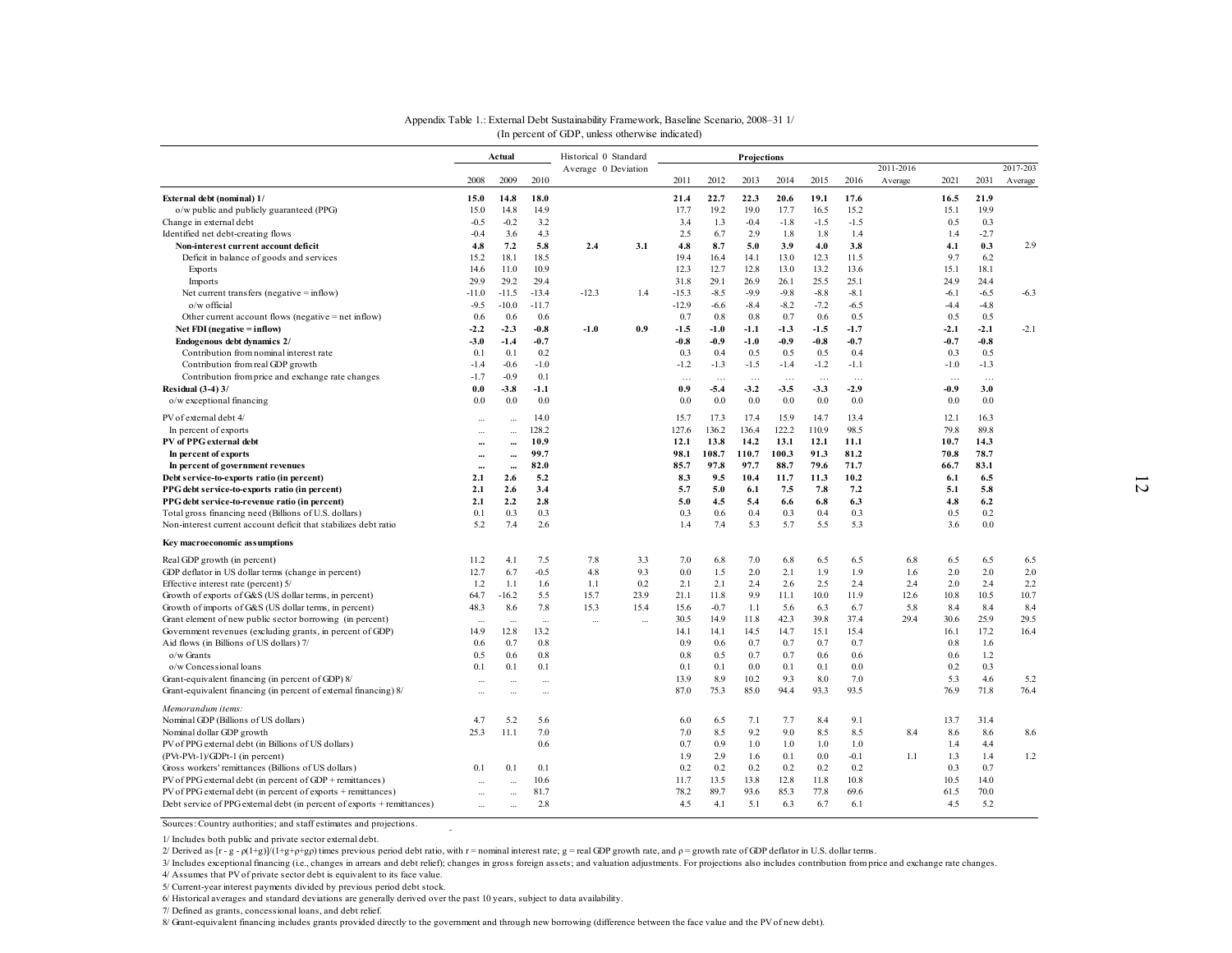#### Appendix Table 2. Rwanda: Sensitivity Analysis for Key Indicators of Public and Publicly Guaranteed External Debt, 2011–31

(In percent)

|                                                                                                    |      |      |      | Projections |      |                |          |      |
|----------------------------------------------------------------------------------------------------|------|------|------|-------------|------|----------------|----------|------|
|                                                                                                    | 2011 | 2012 | 2013 | 2014        | 2015 | 2016           | 2021     | 2031 |
| PV of debt-to GDP ratio                                                                            |      |      |      |             |      |                |          |      |
| <b>Baseline</b>                                                                                    | 12   | 14   | 14   | 13          | 12   | 11             | 11       | 14   |
| A. Alternative Scenarios                                                                           |      |      |      |             |      |                |          |      |
| A1. Key variables at their historical averages in 2011-2031 1/                                     | 12   | 8    | 6    | 5           | 3    | $\overline{2}$ | $\bf{0}$ | 18   |
| A2. New public sector loans on less favorable terms in 2011-2031 2                                 | 12   | 14   | 15   | 15          | 14   | 13             | 15       | 24   |
| <b>B. Bound Tests</b>                                                                              |      |      |      |             |      |                |          |      |
| B1. Real GDP growth at historical average minus one standard deviation in 2012-2013                | 12   | 14   | 15   | 13          | 12   | 11             | 11       | 14   |
| B2. Export value growth at historical average minus one standard deviation in 2012-2013 3/         | 12   | 15   | 19   | 18          | 16   | 15             | 13       | 15   |
| B3. US dollar GDP deflator at historical average minus one standard deviation in 2012-2013         | 12   | 14   | 16   | 15          | 13   | 12             | 12       | 16   |
| B4. Net non-debt creating flows at historical average minus one standard deviation in 2012-2013 4/ | 12   | 12   | 13   | 12          | 11   | 10             | 10       | 14   |
| B5. Combination of B1-B4 using one-half standard deviation shocks                                  | 12   | 13   | 14   | 13          | 12   | 11             | 11       | 14   |
| B6. One-time 30 percent nominal depreciation relative to the baseline in 2012 5/                   | 12   | 19   | 20   | 18          | 17   | 15             | 15       | 20   |
| PV of debt-to-exports ratio                                                                        |      |      |      |             |      |                |          |      |
| <b>Baseline</b>                                                                                    | 98   | 109  | 111  | 100         | 91   | 81             | 71       | 79   |
| <b>A. Alternative Scenarios</b>                                                                    |      |      |      |             |      |                |          |      |
| A1. Key variables at their historical averages in 2011-2031 1/                                     | 98   | 63   | 50   | 35          | 22   | 12             | $-1$     | 101  |
| A2. New public sector loans on less favorable terms in 2011-2031 2                                 | 98   | 111  | 118  | 111         | 104  | 95             | 99       | 131  |
| <b>B. Bound Tests</b>                                                                              |      |      |      |             |      |                |          |      |
| B1. Real GDP growth at historical average minus one standard deviation in 2012-2013                | 98   | 107  | 109  | 99          | 90   | 80             | 69       | 76   |
| B2. Export value growth at historical average minus one standard deviation in 2012-2013 3/         | 98   | 147  | 215  | 196         | 180  | 162            | 130      | 119  |
| B3. US dollar GDP deflator at historical average minus one standard deviation in 2012-2013         | 98   | 107  | 109  | 99          | 90   | 80             | 69       | 76   |
| B4. Net non-debt creating flows at historical average minus one standard deviation in 2012-2013 4/ | 98   | 97   | 100  | 91          | 82   | 73             | 65       | 75   |
| B5. Combination of B1-B4 using one-half standard deviation shocks                                  | 98   | 105  | 121  | 110         | 100  | 89             | 78       | 87   |
| B6. One-time 30 percent nominal depreciation relative to the baseline in 2012 5/                   | 98   | 107  | 109  | 99          | 90   | 80             | 69       | 76   |
| PV of debt-to-revenue ratio                                                                        |      |      |      |             |      |                |          |      |
| <b>Baseline</b>                                                                                    | 86   | 98   | 98   | 89          | 80   | 72             | 67       | 83   |
|                                                                                                    |      |      |      |             |      |                |          |      |
| <b>A. Alternative Scenarios</b>                                                                    |      |      |      |             |      |                |          |      |
| A1. Key variables at their historical averages in 2011-2031 1/                                     | 86   | 57   | 45   | 31          | 19   | 11             | $-1$     | 107  |
| A2. New public sector loans on less favorable terms in 2011-2031 2                                 | 86   | 100  | 104  | 98          | 91   | 84             | 93       | 138  |
| <b>B. Bound Tests</b>                                                                              |      |      |      |             |      |                |          |      |
| B1. Real GDP growth at historical average minus one standard deviation in 2012-2013                | 86   | 98   | 100  | 91          | 82   | 74             | 68       | 84   |
| B2. Export value growth at historical average minus one standard deviation in 2012-2013 3/         | 86   | 109  | 130  | 119         | 108  | 98             | 84       | 86   |
| B3. US dollar GDP deflator at historical average minus one standard deviation in 2012-2013         | 86   | 102  | 109  | 99          | 89   | 80             | 74       | 92   |
| B4. Net non-debt creating flows at historical average minus one standard deviation in 2012-2013 4/ | 86   | 88   | 89   | 80          | 72   | 64             | 61       | 79   |
| B5. Combination of B1-B4 using one-half standard deviation shocks                                  | 86   | 89   | 98   | 89          | 80   | 72             | 67       | 84   |
| B6. One-time 30 percent nominal depreciation relative to the baseline in 2012 5/                   | 86   | 136  | 136  | 124         | 111  | 100            | 93       | 114  |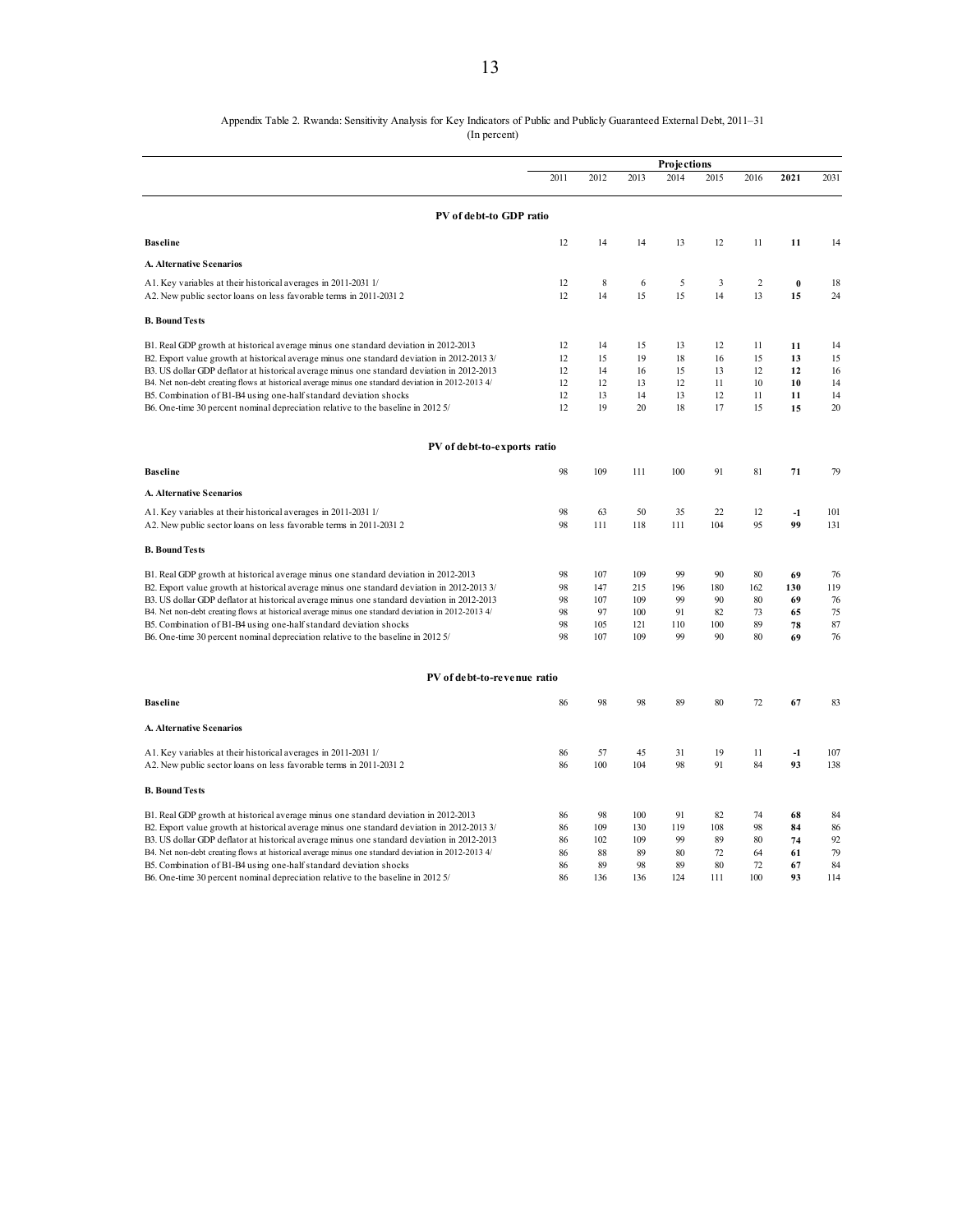#### Appendix Table 2. Rwanda: Sensitivity Analysis for Key Indicators of Public and Publicly Guaranteed External Debt, 2011–31 (continued) (In percent)

**Debt service-to-exports ratio**

| <b>Baseline</b>                                                                                                                      | 6           | 5                      | 6                   | 7              | 8                       | 7              | 5              |                |
|--------------------------------------------------------------------------------------------------------------------------------------|-------------|------------------------|---------------------|----------------|-------------------------|----------------|----------------|----------------|
| <b>A. Alternative Scenarios</b>                                                                                                      |             |                        |                     |                |                         |                |                |                |
| A1. Key variables at their historical averages in 2011-2031 1/<br>A2. New public sector loans on less favorable terms in 2011-2031 2 | 6<br>6      | 5<br>5                 | 5<br>$\overline{5}$ | 5<br>6         | 5<br>6                  | 5<br>5         | 1<br>5         | 8              |
| <b>B. Bound Tests</b>                                                                                                                |             |                        |                     |                |                         |                |                |                |
| B1. Real GDP growth at historical average minus one standard deviation in 2012-2013                                                  | 6           | 5                      | 6                   | 7              | 8                       | 7              | 5              | 6              |
| B2. Export value growth at historical average minus one standard deviation in 2012-2013 3/                                           | 6           | 6                      | $\mathbf{Q}$        | 12             | 13                      | 12             | 10             | 9              |
| B3. US dollar GDP deflator at historical average minus one standard deviation in 2012-2013                                           | 6           | 5                      | 6                   | $\overline{7}$ | 8                       | 7              | 5              | 6              |
| B4. Net non-debt creating flows at historical average minus one standard deviation in 2012-2013 4/                                   |             | 5                      | 6                   | $\overline{7}$ | 8                       | $\overline{7}$ | 5              | 6              |
| B5. Combination of B1-B4 using one-half standard deviation shocks                                                                    | 6           | 5                      | $\overline{7}$      | 8              | 9                       | 8              | 6              | $\overline{7}$ |
| B6. One-time 30 percent nominal depreciation relative to the baseline in 2012 5/                                                     |             | $\varsigma$            | 6                   | $\overline{7}$ | $\overline{\mathbf{g}}$ | $\overline{7}$ | 5              | 6              |
| Debt service-to-revenue ratio                                                                                                        |             |                        |                     |                |                         |                |                |                |
| <b>Baseline</b>                                                                                                                      | 5           | $\overline{4}$         | 5                   | $\overline{7}$ | $\overline{7}$          | 6              | 5              |                |
| <b>A. Alternative Scenarios</b>                                                                                                      |             |                        |                     |                |                         |                |                |                |
| A1. Key variables at their historical averages in 2011-2031 1/                                                                       | 5           | 4                      | 4                   | 5              | 5                       | 4              | 1              |                |
| A2. New public sector loans on less favorable terms in 2011-2031 2                                                                   | 5           | $\boldsymbol{\Lambda}$ | 5                   | 5              | 5                       | 5              | 5              | $\mathbf{Q}$   |
| <b>B. Bound Tests</b>                                                                                                                |             |                        |                     |                |                         |                |                |                |
| B1. Real GDP growth at historical average minus one standard deviation in 2012-2013                                                  | 5           | 5                      | 6                   | 7              |                         | 7              | 5              | 6              |
| B2. Export value growth at historical average minus one standard deviation in 2012-2013 3/                                           | 5           | $\overline{4}$         | 6                   | 8              | 8                       | 7              | 6              | 7              |
| B3. US dollar GDP deflator at historical average minus one standard deviation in 2012-2013                                           | 5           | 5                      | 6                   | $\overline{7}$ | 8                       | $\overline{7}$ | 5              | 7              |
| B4. Net non-debt creating flows at historical average minus one standard deviation in 2012-2013 4/                                   | 5           | $\overline{4}$         | 5                   | 6              | $\overline{7}$          | 6              | 5              | 6              |
| B5. Combination of B1-B4 using one-half standard deviation shocks                                                                    | 5           | 5                      | 5                   | $\overline{7}$ | $\tau$                  | $\overline{7}$ | 5              | 6              |
| B6. One-time 30 percent nominal depreciation relative to the baseline in 2012 5/                                                     | $\varsigma$ | 6                      | $\overline{8}$      | $\mathbf Q$    | 10                      | $\mathbf Q$    | $\overline{7}$ | $\mathbf{Q}$   |
| Memorandum item:                                                                                                                     |             |                        |                     |                |                         |                |                |                |
| Grant element assumed on residual financing (i.e., financing required above baseline) 6/                                             | 19          | 19                     | 19                  | 19             | 19                      | 19             | 19             | 19             |

Sources: Country authorities; and staff estimates and projections.

1/ Variables include real GDP growth, growth of GDP deflator (in U.S. dollar terms), non-interest current account in percent of GDP, and non-debt creating flows.

2/ Assumes that the interest rate on new borrowing is by 2 percentage points higher than in the baseline., while grace and maturity periods are the same as in the baseline.

3/ Exports values are assumed to remain permanently at the lower level, but the current account as a share of GDP is assumed to return to its baseline level after the shock (implicitly an offsetting adjustment in import levels).

4/ Includes official and private transfers and FDI.

5/ Depreciation is defined as percentage decline in dollar/local currency rate, such that it never exceeds 100 percent.

6/ Applies to all stress scenarios except for A2 (less favorable financing) in which the terms on all new financing are as specified in footnote 2.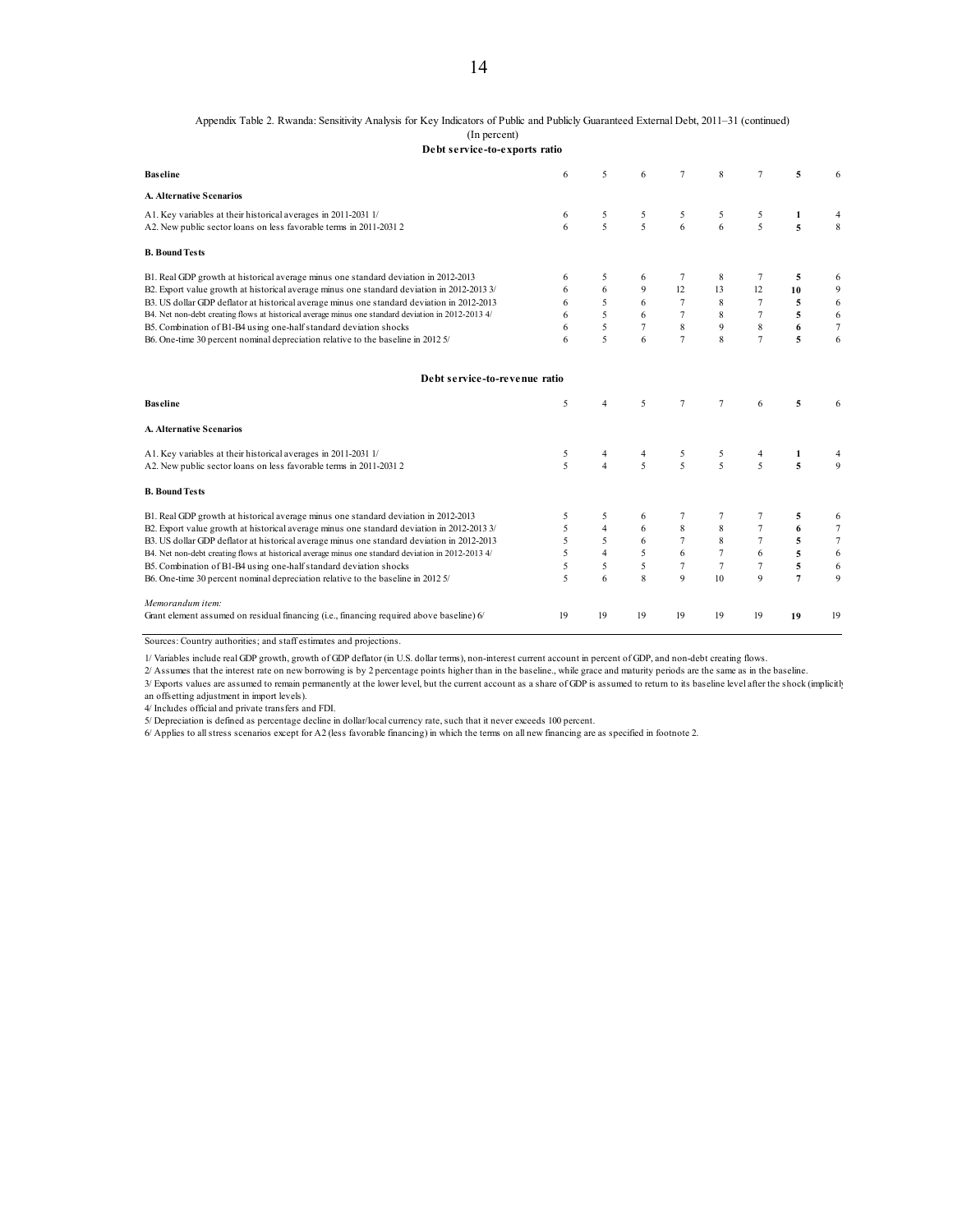

Sources: Country authorities; and staff estimates and projections.

1/ The most extreme stress test is the test that yields the highest ratio in 2021. In figure b. it corresponds to a Terms shock; in c. to a Exports shock; in d. to a Terms shock; in e. to a Exports shock and in figure f. to a One-time depreciation shock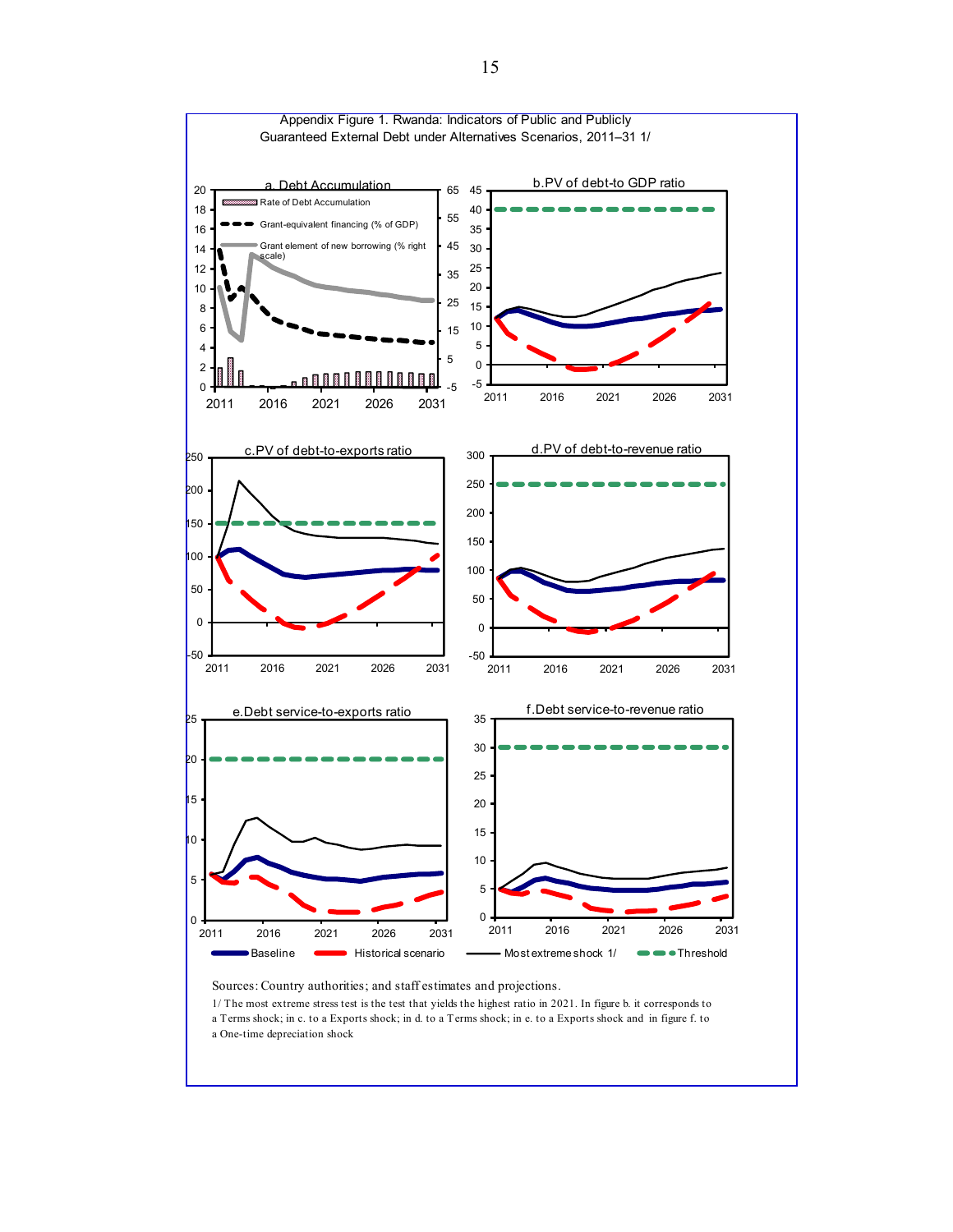|                                                                        |           |           |          |          | (In percent of GDP, unless otherwise indicated) |           |        |           |           |        |             |         |           |                  |           |
|------------------------------------------------------------------------|-----------|-----------|----------|----------|-------------------------------------------------|-----------|--------|-----------|-----------|--------|-------------|---------|-----------|------------------|-----------|
|                                                                        |           | Actual    |          |          | Standard                                        | Estimate  |        |           |           |        | Projections | 2011-16 |           |                  | 2017-31   |
|                                                                        | 2008      | 2009      | 2010     | Average  | Deviation                                       | 2011      | 2012   | 2013      | 2014      | 2015   | 2016        | Average | 2021      | 2031             | Average   |
| Public sector debt 1/                                                  | 21.6      | 23.3      | 23.7     |          |                                                 | 24.5      | 27.6   | 26.7      | 24.0      | 21.1   | 19.4        |         | 18.5      | 22.6             |           |
| o/w foreign-currency denominated                                       | 15.0      | 14.8      | 14.9     |          |                                                 | 17.7      | 19.2   | 19.0      | 17.7      | 16.5   | 15.2        |         | 15.1      | 19.9             |           |
| Change in public sector debt                                           | $-5.5$    | 1.7       | 0.4      |          |                                                 | 0.8       | 3.1    | $-1.0$    | $-2.7$    | $-2.9$ | $-1.7$      |         | 0.5       | 0.1              |           |
| Identified debt-creating flows                                         | $-5.2$    | $-1.4$    | $-0.7$   |          |                                                 | $-2.1$    | 1.3    | $-1.9$    | $-1.8$    | $-1.5$ | $-1.3$      |         | 0.7       | 0.1              |           |
| Primary deficit                                                        | $-0.8$    | 0.6       | $-0.1$   | 0.2      | 0.6                                             | 0.0       | 3.3    | 0.1       | $-0.2$    | $-0.2$ | $-0.2$      | 0.5     | 1.9       | 1.5              | 1.6       |
| Revenue and grants                                                     | 25.6      | 24.4      | 26.9     |          |                                                 | 27.1      | 22.5   | 24.4      | 23.6      | 22.8   | 22.1        |         | 20.7      | 21.1             |           |
| of which: grants                                                       | 10.8      | 11.6      | 13.6     |          |                                                 | 13.0      | 8.4    | 9.9       | 8.9       | 7.6    | 6.7         |         | 4.6       | 4.0              |           |
| Primary (noninterest) expenditure                                      | 24.8      | 25.1      | 26.8     |          |                                                 | 27.1      | 25.8   | 24.5      | 23.4      | 22.6   | 21.9        |         | 22.6      | 22.6             |           |
| Automatic debt dynamics                                                | $-4.6$    | $-2.2$    | $-1.1$   |          |                                                 | $-1.3$    | $-1.9$ | $-2.1$    | $-1.7$    | $-1.3$ | $-1.1$      |         | $-1.1$    | $-1.3$           |           |
| Contribution from interest rate/growth differential                    | $-3.7$    | $-1.2$    | $-1.4$   |          |                                                 | $-1.6$    | $-1.7$ | $-1.9$    | $-1.6$    | $-1.3$ | $-1.1$      |         | $-1.1$    | $-1.3$           |           |
| of which: contribution from average real interest rate                 | $-1.0$    | $-0.4$    | 0.2      |          |                                                 | $-0.1$    | $-0.1$ | $-0.1$    | 0.1       | 0.1    | 0.2         |         | 0.0       | 0.0              |           |
| of which: contribution from real GDP growth                            | $-2.7$    | $-0.9$    | $-1.6$   |          |                                                 | $-1.6$    | $-1.6$ | $-1.8$    | $-1.7$    | $-1.5$ | $-1.3$      |         | $-1.1$    | $-1.4$           |           |
| Contribution from real exchange rate depreciation                      | $-0.9$    | $-1.0$    | 0.4      |          |                                                 | 0.3       | $-0.2$ | $-0.2$    | $-0.1$    | 0.0    | 0.0         |         | $\ddotsc$ | $\ddotsc$        |           |
| Other identified debt-creating flows                                   | 0.2       | 0.3       | 0.4      |          |                                                 | $-0.8$    | $-0.2$ | 0.1       | 0.1       | 0.1    | 0.1         |         | $0.0\,$   | 0.0              |           |
| Privatization receipts (negative)                                      | $\ddotsc$ | $\ddots$  | 0.0      |          |                                                 | $-0.9$    | $-0.3$ | 0.0       | 0.0       | 0.0    | 0.0         |         | 0.0       | 0.0              |           |
| Recognition of implicit or contingent liabilities                      | 0.0       | 0.0       | 0.0      |          |                                                 | 0.0       | 0.0    | 0.0       | 0.0       | 0.0    | 0.0         |         | 0.0       | 0.0              |           |
| Debt relief (HIPC and other)                                           | $-0.1$    | $-0.1$    | 0.0      |          |                                                 | $-0.1$    | $-0.1$ | $-0.1$    | $-0.1$    | $-0.1$ | $-0.1$      |         | 0.0       | 0.0              |           |
| Other (specify, e.g. bank recapitalization)                            | 0.3       | 0.4       | 0.4      |          |                                                 | 0.2       | 0.2    | 0.2       | 0.1       | 0.1    | 0.1         |         | 0.0       | 0.0              |           |
| Residual, including asset changes                                      | $-0.3$    | 3.1       | 1.1      |          |                                                 | 2.9       | 1.8    | 0.9       | $-0.9$    | $-1.4$ | $-0.4$      |         | $-0.3$    | 0.0              |           |
| <b>Other Sustainability Indicators</b>                                 |           |           |          |          |                                                 |           |        |           |           |        |             |         |           |                  |           |
| PV of public sector debt                                               |           |           | 19.7     |          |                                                 | 18.9      | 22.3   | 21.8      | 19.4      | 16.7   | 15.2        |         | 14.1      | 17.0             |           |
| o/w foreign-currency denominated                                       |           |           | 10.9     |          |                                                 | 12.1      | 13.8   | 14.2      | 13.1      | 12.1   | 11.1        |         | 10.7      | 14.3             |           |
| o/w external                                                           | $\cdots$  | $\ddotsc$ | 10.9     |          |                                                 | 12.1      | 13.8   | 14.2      | 13.1      | 12.1   | 11.1        |         | 10.7      | 14.3             |           |
| PV of contingent liabilities (not included in public sector debt)      | $\cdots$  | $\ddotsc$ | $\cdots$ |          |                                                 | $\ddotsc$ |        | $\ddotsc$ | $\ddotsc$ | $\sim$ | $\ddots$    |         | $\cdots$  | $\ddotsc$        |           |
| Gross financing need 2/                                                | $-0.1$    | 1.1       | 3.5      |          |                                                 | 4.8       | 6.8    | 5.8       | 5.6       | 4.9    | 3.7         |         | 5.2       | 4.9              |           |
| PV of public sector debt-to-revenue and grants ratio (in percent)      | $\ldots$  | $\ldots$  | 73.4     |          |                                                 | 69.7      | 98.9   | 89.2      | 82.0      | 73.3   | 68.7        |         | 68.2      | 80.3             |           |
| PV of public sector debt-to-revenue ratio (in percent)                 | $\cdots$  | $\cdots$  | 148.9    |          |                                                 | 133.9     | 157.6  | 150.3     | 131.2     | 110.2  | 98.5        |         | 87.7      | 98.8             |           |
| o/w external 3/                                                        | $\cdots$  | $\cdots$  | 82.0     |          |                                                 | 85.7      | 97.8   | 97.7      | 88.7      | 79.6   | 71.7        |         | 66.7      | 83.1             |           |
| Debt service-to-revenue and grants ratio (in percent) 4/               | 2.5       | 2.2       | 2.5      |          |                                                 | 3.6       | 3.8    | 4.0       | 5.7       | 6.1    | 6.0         |         | 4.6       | 5.8              |           |
| Debt service-to-revenue ratio (in percent) 4/                          | 4.4       | 4.1       | 5.1      |          |                                                 | 7.0       | 6.1    | 6.8       | 9.1       | 9.2    | 8.6         |         | 5.9       | 7.2              |           |
| Primary deficit that stabilizes the debt-to-GDP ratio                  | 4.7       | $-1.1$    | $-0.5$   |          |                                                 | $-0.8$    | 0.2    | 1.1       | 2.5       | 2.7    | 1.5         |         | 1.4       | 1.3              |           |
| Key macroeconomic and fiscal assumptions                               |           |           |          |          |                                                 |           |        |           |           |        |             |         |           |                  |           |
| Real GDP growth (in percent)                                           | 11.2      | 4.1       | 7.5      | 7.8      | 3.3                                             | 7.0       | 6.8    | 7.0       | 6.8       | 6.5    | 6.5         | 6.8     | 6.5       | 6.5              | 6.5       |
| A verage nominal interest rate on forex debt (in percent)              | 1.2       | 1.1       | 1.2      | 1.0      | 0.2                                             | 1.5       | 1.5    | 1.9       | 2.2       | 2.1    | 2.0         | 1.9     | 1.7       | 1.9 <sup>2</sup> | 1.8       |
| A verage real interest rate on domestic debt (in percent)              | $-7.9$    | $-6.0$    | 1.8      | $-4.7$   | 3.9                                             | $-1.1$    | $-2.2$ | $-2.5$    | 0.2       | 1.4    | 3.5         | $-0.1$  | 0.5       | 2.2              | 1.0       |
| Real exchange rate depreciation (in percent, + indicates depreciation) | $-6.8$    | $-7.0$    | 2.8      | $-2.3$   | 9.6                                             | 2.0       |        |           |           |        |             |         |           |                  |           |
| Inflation rate (GDP deflator, in percent)                              | 12.6      | 11.0      | 2.1      | 8.8      | 7.6                                             | 4.7       | 6.1    | 5.3       | 5.2       | 4.9    | 4.9         | 5.2     | 5.0       | 5.0              | 5.0       |
| Growth of real primary spending (deflated by GDP deflator, in percent) | 0.3       | 0.1       | 0.2      | 0.1      | 0.1                                             | 0.1       | 0.0    | 0.0       | 0.0       | 0.0    | 0.0         | 0.0     | 0.1       | 0.1              | 0.1       |
| Grant element of new external borrowing (in percent)                   | $\cdots$  | $\cdots$  | $\ldots$ | $\ldots$ | $\cdots$                                        | 30.5      | 14.9   | 11.8      | 42.3      | 39.8   | 37.4        | 29.4    | 30.6      | 25.9             | $\ddotsc$ |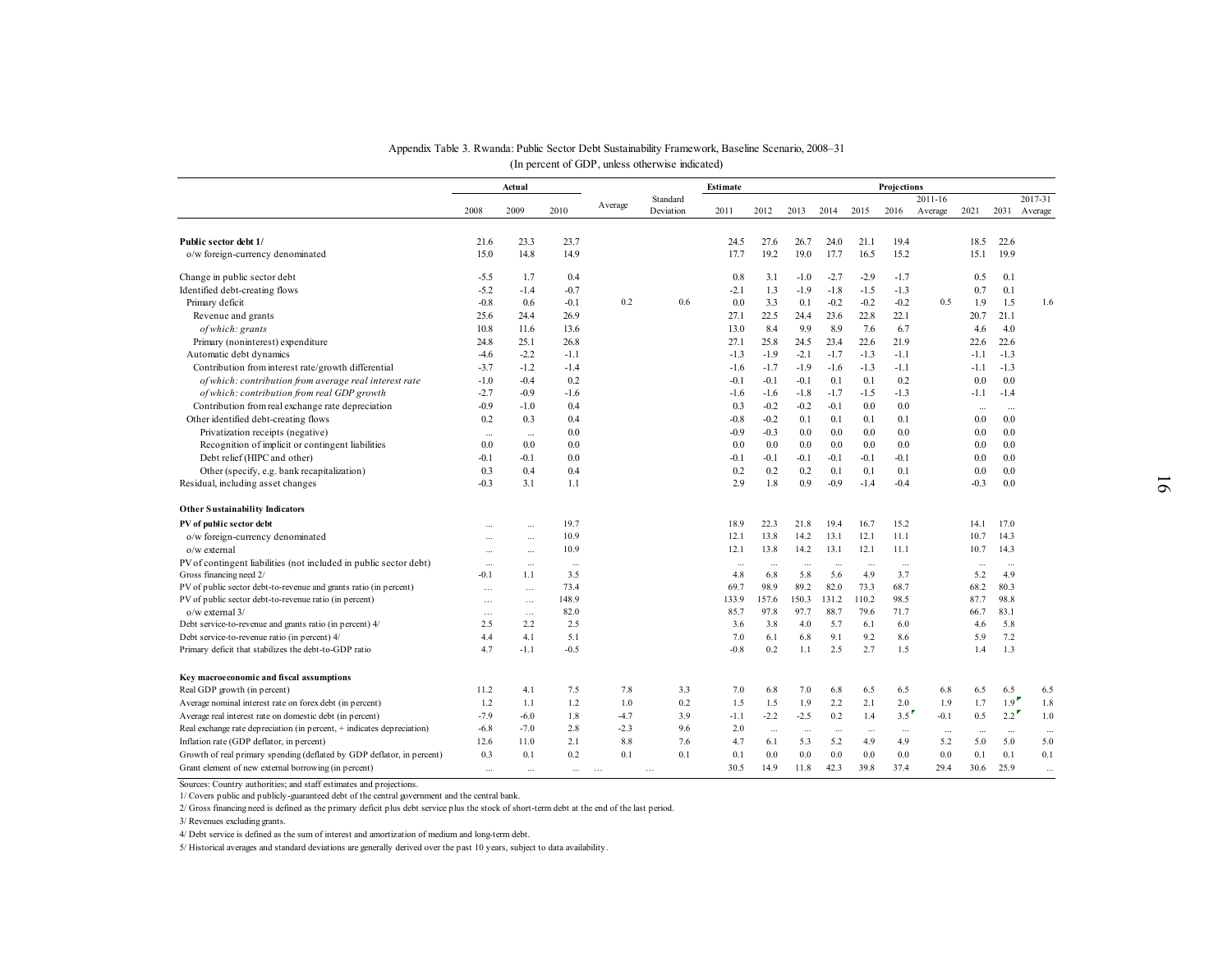#### Appendix Table 4. Rwanda: Sensitivity Analysis for Key Indicators of Public Debt 2011–31

|                                                                                         |                |                |                | Projections |                |                |                |                |
|-----------------------------------------------------------------------------------------|----------------|----------------|----------------|-------------|----------------|----------------|----------------|----------------|
|                                                                                         | 2011           | 2012           | 2013           | 2014        | 2015           | 2016           | 2021           | 2031           |
| PV of Debt-to-GDP Ratio                                                                 |                |                |                |             |                |                |                |                |
| <b>Baseline</b>                                                                         | 19             | 22             | 22             | 19          | 17             | 15             | 14             | 17             |
| A. Alternative scenarios                                                                |                |                |                |             |                |                |                |                |
| A1. Real GDP growth and primary balance are at historical averages                      | 19             | 20             | 19             | 17          | 15             | 13             | 8              | 3              |
| A2. Primary balance is unchanged from 2011                                              | 19             | 20             | 19             | 17          | 15             | 14             | 8              | $\mathfrak z$  |
| A3. Permanently lower GDP growth 1/                                                     | 19             | 22             | 22             | 20          | 18             | 17             | 19             | 35             |
| <b>B.</b> Bound tests                                                                   |                |                |                |             |                |                |                |                |
| B1. Real GDP growth is at historical average minus one standard deviations in 2012-2013 | 19             | 23             | 24             | 21          | 19             | 18             | 19             | 25             |
| B2. Primary balance is at historical average minus one standard deviations in 2012-2013 | 19             | 20             | 20             | 18          | 15             | 14             | 13             | 16             |
| B3. Combination of B1-B2 using one half standard deviation shocks                       | 19             | 20             | 20             | 18          | 16             | 14             | 14             | 19             |
| B4. One-time 30 percent real depreciation in 2012                                       | 19             | 27             | 27             | 24          | 21             | 19             | 17             | 19             |
| B5. 10 percent of GDP increase in other debt-creating flows in 2012                     | 19             | 30             | 29             | 26          | 23             | 22             | 19             | 20             |
| PV of Debt-to-Revenue Ratio 2/                                                          |                |                |                |             |                |                |                |                |
| <b>Baseline</b>                                                                         | 70             | 99             | 89             | 82          | 73             | 69             | 68             | 80             |
| A. Alternative scenarios                                                                |                |                |                |             |                |                |                |                |
| A1. Real GDP growth and primary balance are at historical averages                      | 70             | 87             | 79             | 73          | 65             | 61             | 39             | 17             |
| A2. Primary balance is unchanged from 2011                                              | 70             | 87             | 79             | 73          | 65             | 61             | 38             | 13             |
| A3. Permanently lower GDP growth 1/                                                     | 70             | 100            | 91             | 85          | 78             | 75             | 92             | 160            |
| <b>B.</b> Bound tests                                                                   |                |                |                |             |                |                |                |                |
| B1. Real GDP growth is at historical average minus one standard deviations in 2012-2013 | 70             | 101            | 95             | 89          | 83             | 81             | 91             | 118            |
| B2. Primary balance is at historical average minus one standard deviations in 2012-2013 | 70             | 90             | 84             | 77          | 68             | 63             | 64             | 78             |
| B3. Combination of B1-B2 using one half standard deviation shocks                       | 70             | 89             | 82             | 76          | 68             | 64             | 68             | 88             |
| B4. One-time 30 percent real depreciation in 2012                                       | 70             | 121            | 109            | 101         | 92             | 86             | 81             | 89             |
| B5. 10 percent of GDP increase in other debt-creating flows in 2012                     | 70             | 134            | 120            | 112         | 103            | 98             | 93             | 94             |
| Debt Service-to-Revenue Ratio 2/                                                        |                |                |                |             |                |                |                |                |
| <b>Baseline</b>                                                                         | $\overline{4}$ | 4              | 4              | 6           | 6              | 6              | 5              | 6              |
| A. Alternative scenarios                                                                |                |                |                |             |                |                |                |                |
| A1. Real GDP growth and primary balance are at historical averages                      | 4              | 4              | 4              | 5           | 6              | 6              | 3              | 3              |
| A2. Primary balance is unchanged from 2011                                              | $\overline{4}$ | 4              | $\overline{4}$ | 5           | 6              | 6              | 4              | 3              |
| A3. Permanently lower GDP growth 1/                                                     | $\overline{4}$ | $\overline{4}$ | $\overline{4}$ | 6           | 6              | 6              | 5              | 9              |
| <b>B.</b> Bound tests                                                                   |                |                |                |             |                |                |                |                |
| B1. Real GDP growth is at historical average minus one standard deviations in 2012-2013 | 4              | 4              | 4              | 6           | 6              | 6              | 5              | 8              |
| B2. Primary balance is at historical average minus one standard deviations in 2012-2013 | $\overline{4}$ | $\overline{4}$ | $\overline{4}$ | 5           | 6              | 6              | $\overline{4}$ | 6              |
| B3. Combination of B1-B2 using one half standard deviation shocks                       | $\overline{4}$ | 4              | $\overline{4}$ | 5           | 6              | 6              | 4              | 6              |
| B4. One-time 30 percent real depreciation in 2012                                       | $\overline{4}$ | 4              | 5              | 8           | 8              | 8              | $\tau$         | 9              |
| B5. 10 percent of GDP increase in other debt-creating flows in 2012                     | $\overline{4}$ | 4              | 5              | 7           | $\overline{7}$ | $\overline{7}$ | 6              | $\overline{7}$ |
|                                                                                         |                |                |                |             |                |                |                |                |

Sources: Country authorities; and staff estimates and projections.

1/ Assumes that real GDP growth is at baseline minus one standard deviation divided by the square root of the length of the projection period.

2/ Revenues are defined inclusive of grants.